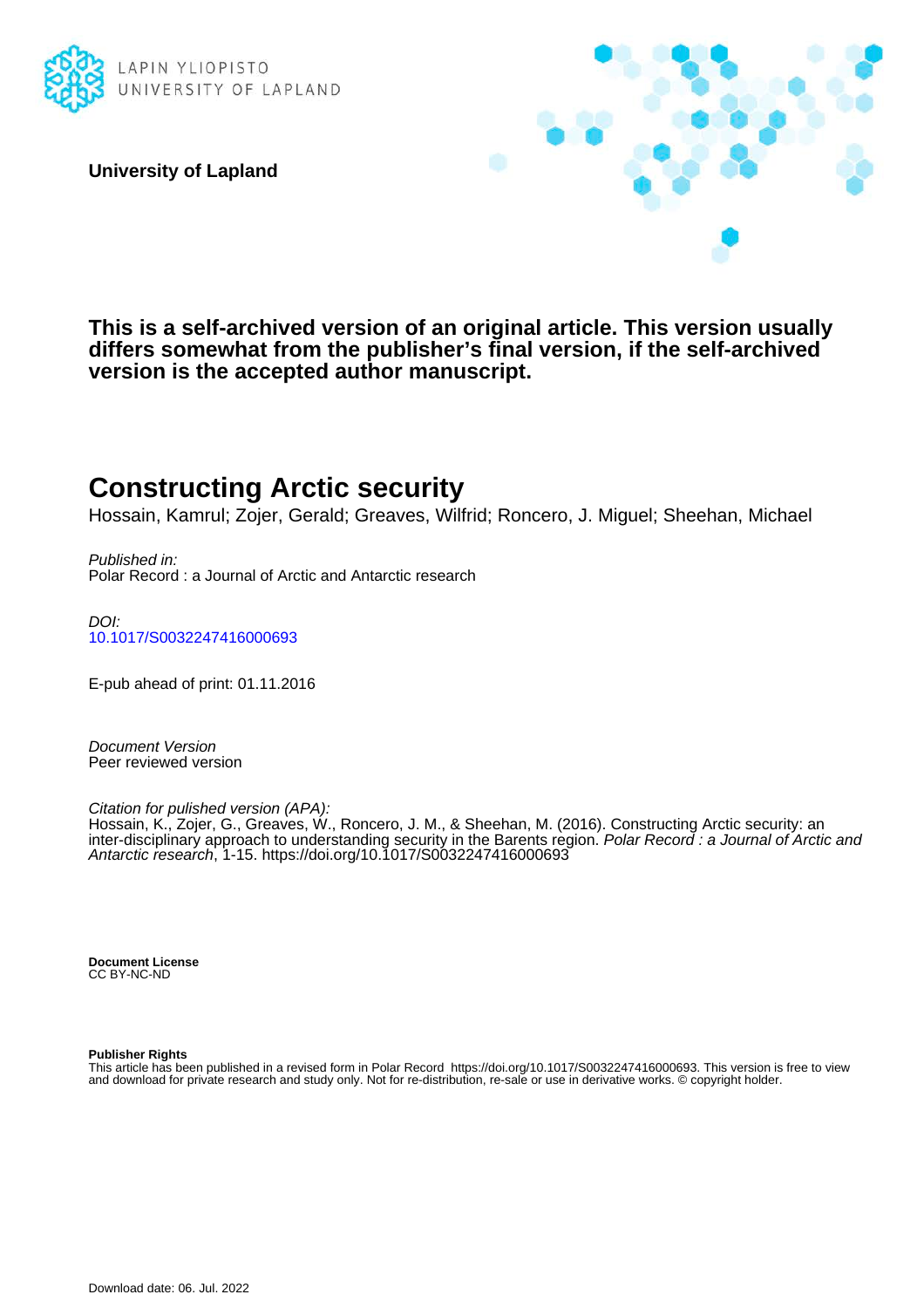**Main Manuscript (Revised)**

**Constructing Arctic security: an inter-disciplinary approach to understanding security in the Barents region**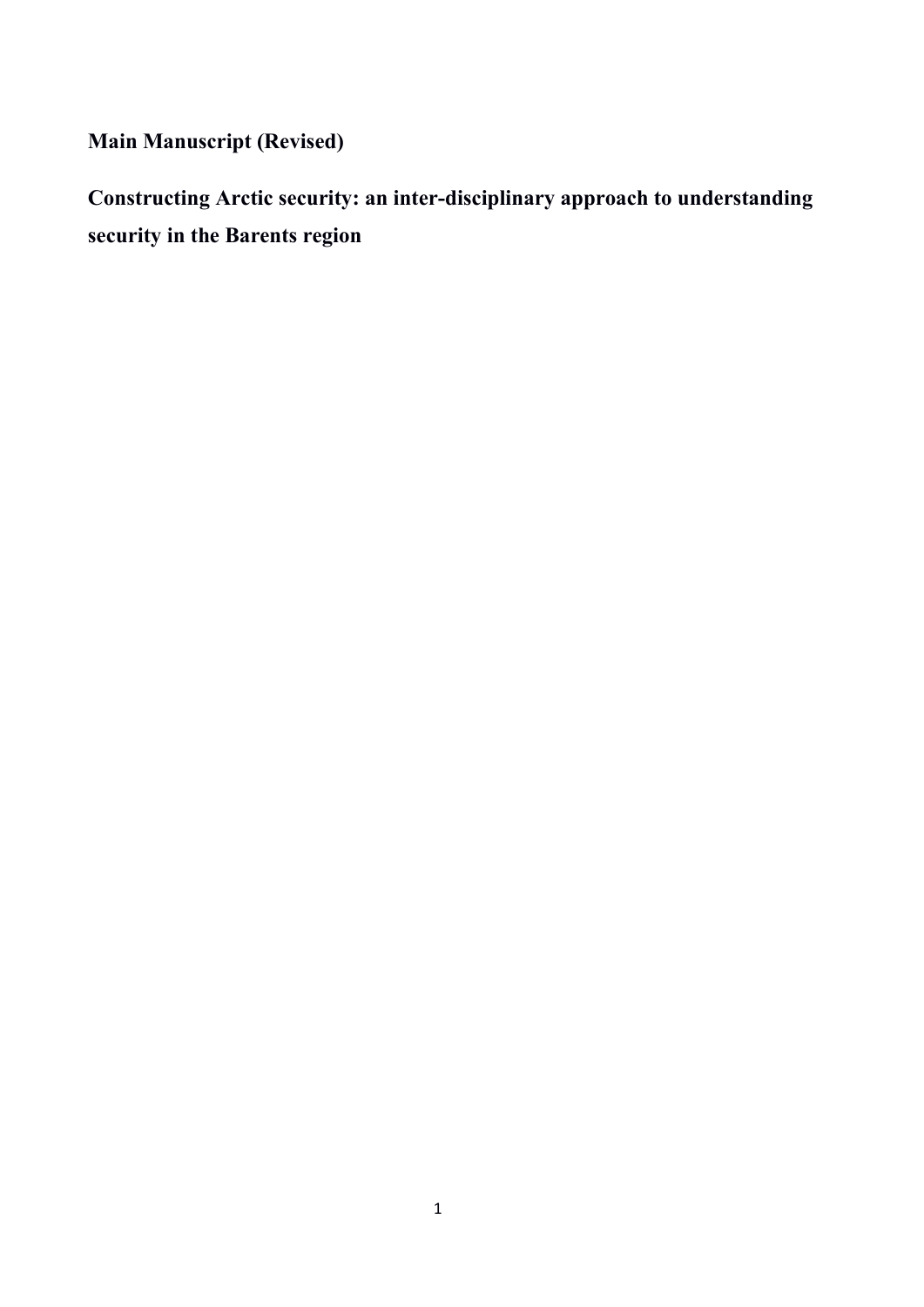### **Abstract**

The field of Security Studies traditionally focused on military threats to states' survival, however, since the end of the Cold War the concept of security has widened and individuals and communities have gradually become viewed as appropriate referent objects of security: Multifaceted challenges facing communities at the sub-state level are increasingly regarded as security threats, including their potential to cause instability for the larger society, thus affecting states' security. In the Arctic region, a central challenge is that inhabitants are exposed to multiple non-traditional and non-military threats resulting from environmental, economic, and societal changes, which can be understood as threats to *human security*. We argue that a comprehensive approach to human security overlaps with the concept of *societal security*, and must therefore consider threats to collective identity and the essential conditions necessary for the maintenance and preservation of a distinct society. We see the human security framework as a suitable analytical tool to study the specific challenges that threaten the Arctic population, and in turn the well-being of Arctic societies. Therefore, we argue that utilizing the concept of human security can promote societal security in the context of the Arctic, and in particular, its sub-regions, for example, the Barents region.

**Key words:** Human security, societal security, Arctic, Barents region, security studies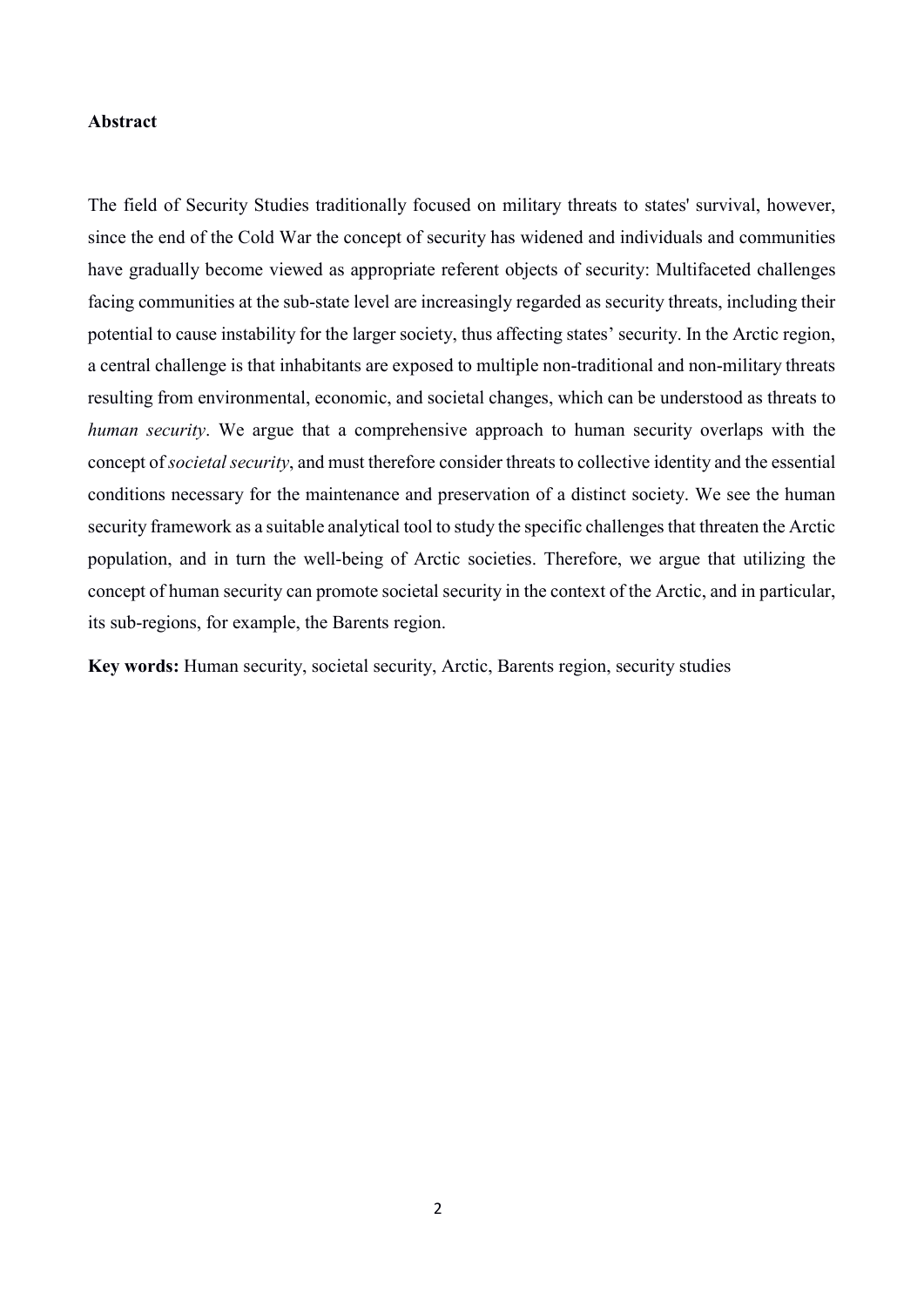# **Introduction**

The academic discipline of Security Studies arose from the fields of Political Science and International Relations as a result of the geopolitical and ontological changes that emerged with the Cold War. Security Studies has typically dealt with threats to the survival of valued referent objects, particularly sovereign states and their territorial boundaries, populations, and socio-political institutions. When the Cold War came to an end, the changing geopolitical reality also caused a parallel change to the concept of security. With the decreased tension between the superpowers, Russia and the United States, and acknowledgment of other longstanding or newly emerging global problems – such as environmental degradation, climate change, identity-based ethnic and religious conflicts, and poverty – state sovereignty was no longer the sole focus of what needed to be secured, and state institutions lost their monopoly as securitizing actors. Instead, non-traditional security issues related to the survival, development and well-being of human populations gained momentum within security discourses. As a consequence, more complex and comprehensive concepts of security were developed, of which human security was one of the most prominent to materialise within global political discourse and in numerous state and multilateral policies.

Nonetheless, in popular discourse and state policy non-traditional aspects of Arctic security are still often ignored. Research on security in the Arctic largely focuses on 'traditional' security issues, i.e. threats in the military, political, and economic sectors and often is linked to and/or led by the state (for example Tamnes and Offerdal 2014; Kraska 2011; Byers 2010; Wilson Rowe 2009; Buzan and others 1998). This is likely due to the Arctic's Cold War military legacy and the region's abundance of natural resources, particularly hydrocarbons, which some Arctic states have depicted as of the utmost importance for their respective national security (Zojer 2014: 43–47; Heininen 2011). However, although the Arctic is rich in natural resources and resource abundance has sometimes led to violent conflicts (Le Billon 2001), in recent history Arctic resources have not been a source of significant military tension (Hilde 2014; Le Mière and Mazo 2013). This strong focus on traditional security largely ignores threats emerging from socio-environmental and socio-economic realities that impact diverse aspects of human and societal security of the four million Arctic inhabitants, both indigenous and non-indigenous. Rather than military danger, most current challenges and threats for Arctic inhabitants and communities originate from the interactions between climate change, environmental degradation, rapid economic development, industrialisation, integration into global markets, erosion of cultural traditions, disputes over political autonomy, or conflicts over land use (for example AHDR 2004; AHDR 2014; Hoogensen Gjørv and others 2014; Heininen 2013; Heininen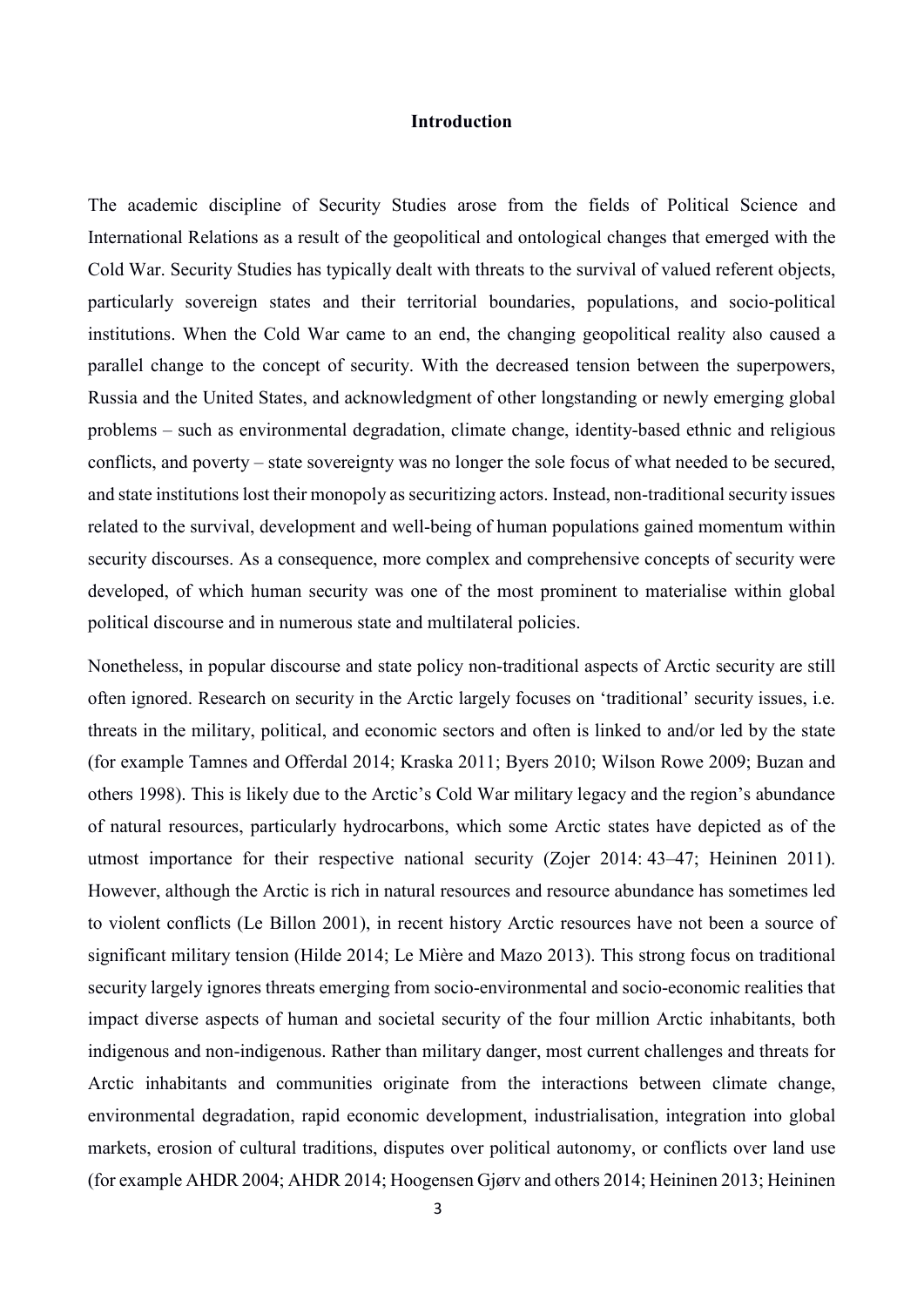2010; Le Mière and Mazo 2013). Many of these challenges and threats are of particular relevance to the approximately 400,000 recognised indigenous inhabitants whose peoples have lived in the region for millennia, representing approximately one tenth of the total Arctic population (Hossain and Petrétei 2016).

As a result of these challenges, traditional patterns of life in the Arctic are changing or will be forced to change – and adapt to new realities. However, these traditional ways of life continue to shape the cultural and communal context from which many people obtain their identities. For most people, personal well-being is connected to membership in a group that provides an identity on the basis of language, traditions and customs, spirituality: in sum, a shared understanding of reality and common values, and which provides them with a feeling of belonging from which their sense of security is derived (UNDP 1994: 31). That is, the well-being of the individual is connected to the well-being of the broader community which they belong to. Societies with such a 'we-feeling' or sense of belonging are not necessarily territorially-based; shared values can exist transnationally and connect people across disparate geographies, as is the case for Arctic indigenous peoples in North America and the Barents region. Preservation of the essential identities that link people together is necessary for a society's survival and for a comprehensive sense of security among its members. The greater the prospective changes to identities and the practices that underpin it, the greater the challenge to societal security and human well-being for discrete groups of people.

The magnitude of changes occurring in the circumpolar region makes an analysis of societal security particularly relevant in the Arctic. The specific vulnerabilities faced by Arctic populations must be addressed using innovative, comprehensive and inclusive approaches to human security. A nontraditional and comprehensive approach to security helps to illustrate and analyse current and emerging threats that impact diverse aspects of human security for Arctic inhabitants, and allows Arctic communities to become more active in this process. A comprehensive approach to security should not only focus on the well-being of individuals, but needs to address challenges and threats to their community and societal security as well. Since human security is linked to numerous issues that influence societal security, promoting human security as a tool and developing policies addressing specific human security challenges can also promote societal security. However, while these comprehensive aspects of security are relevant across the Arctic, relatively little attention has been paid to applying a societal security lens to its various sub-regions.

Therefore, the authors argue that strengthening human security can be a promotional tool for promoting societal security in the Arctic. In this article, we suggest that promoting and sustaining societal identity is necessary to support overall human security in the Arctic. To support this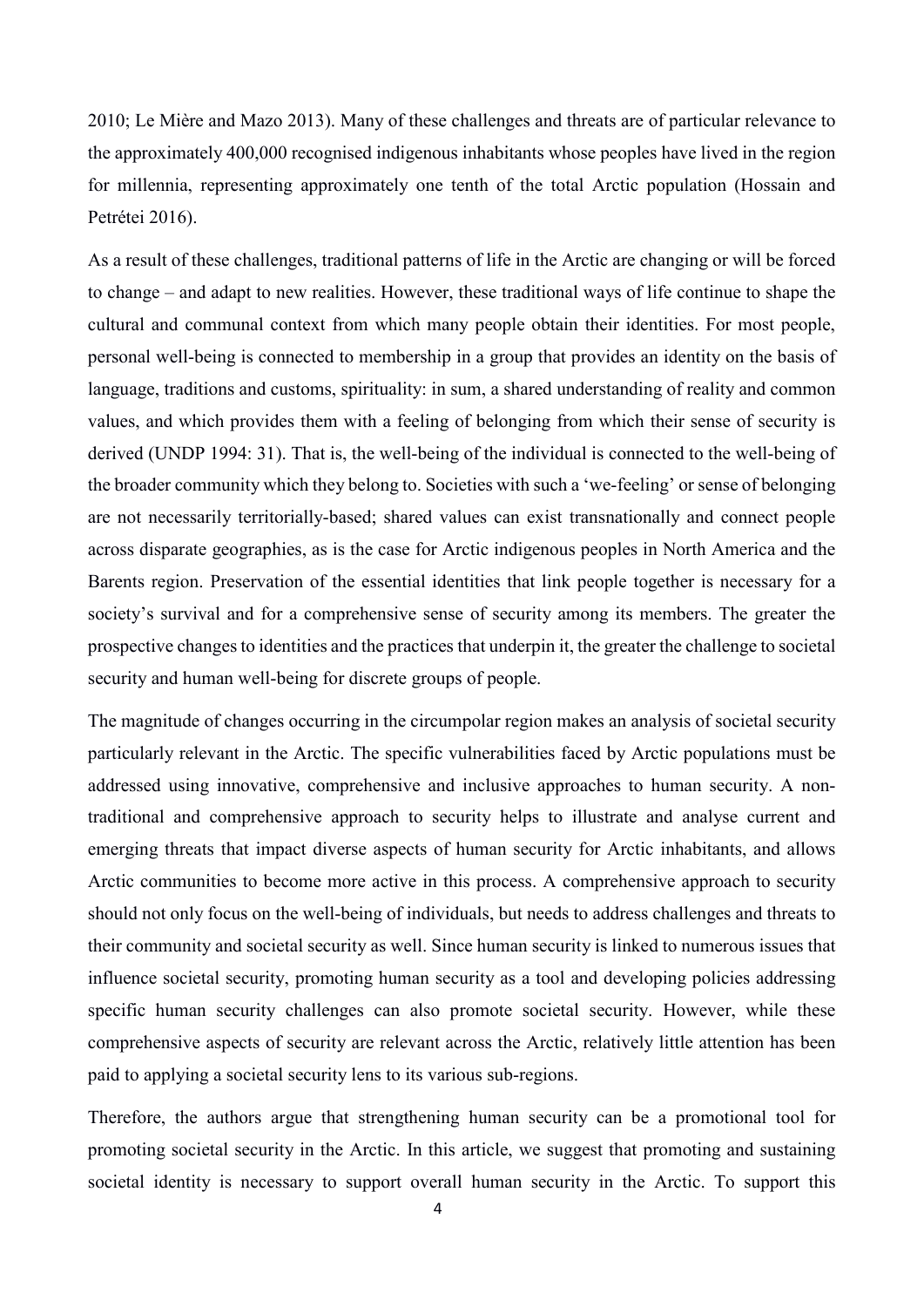argument, we first introduce the concepts of security and human security. Second we discuss advantages and limitations of the human security concept, before we finally elaborate why the concept is important in regards to Arctic developments and how its utilisation can promote societal security in the region, for which we use the Barents region as an exemplary case.

# **A multidisciplinary introduction to the concepts of security and human security**

Security Studies is a widely recognised sub-discipline of International Relations (IR) and Political Science. In general, security is an old concept linked to the principle of survival: the survival of the individual, those in power, or the state. Realism and Liberalism have traditionally been the dominant theoretical approaches towards Security Studies and, particularly during the latter half of the 20<sup>th</sup> century, understood security to concern political and military threats to states' sovereignty and core national interests. Marxist and Constructivist theories later challenged these assumptions, but while Marxists theories focused on economic explanations of conflict, Constructivism, particularly Constructivist-inspired critical security theories, questioned the ontological and epistemological foundations of Security Studies. Constructivists argue that norms and ideas are structural factors that shape the identities, interests and behaviour of political actors, placing individuals and social groups, not states and intergovernmental organisations, at the centre of the international system (Agius 2013; McDonald 2013). Constructivism, with distinct branches and strong presence in both Europe and North America, is perhaps the most diverse of all the approaches to security (McDonald 2013; Wendt 1999; Adler and Barnett 1998; Biersteker and Weber 1996).

In the 1980s, new voices began arguing for a widening of security beyond threats to the political, military, and economic interests of states. These new approaches, which were linked to broader theoretical developments in Constructivism and Peace Research, questioned the foundational assumptions of traditional approaches to security: the state was no longer the sole referent object to be protected; individuals and social groups were identified as alternative referent objects; the nature and scope of threats changed as these were recognised as socially constructed and not objective material phenomena; and new securitizing actors were recognised distinct from the state. Indeed, the very nature of Security Studies was contested (Bigo 2013; Collins 2013; Mutimer 2013; Williams 2013; Peoples and Vaughan-Williams 2010; Buzan and others 1998; Booth 2005).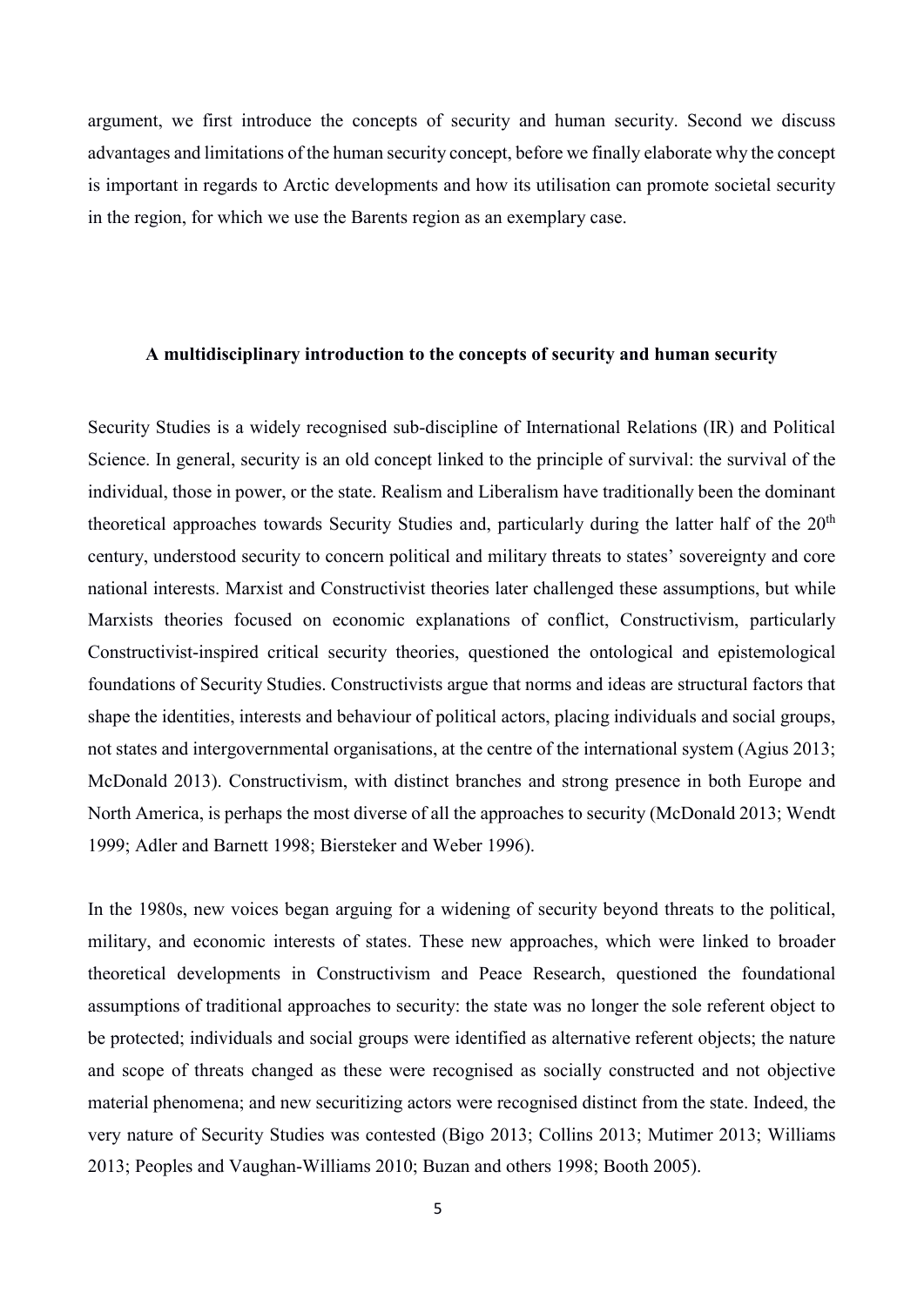In the 1990s, the introduction of the word *human* alongside the term *security* suggested the latter could no longer focus only on the survival of the state, but should include the survival and well-being of individuals and their communities (UNDP 1994). The concept of survival was also expanded to address intangible goods such as culture, identity, or human progress. Although physical survival is fundamental for any human population, to be truly secure one does not only need to be free from fear of immediate death or physical harm (freedom from fear), but also free from the absence of material and ideational goods essential for individual and collective survival (freedom from want), ranging from such basic needs as food and shelter to personal identity, spiritual beliefs, and communal belonging. These negative and positive forms of security are comparable to negative and positive human rights, where the 'wants' are as important as the 'fears' (Roe 2008; Hoogensen Gjørv 2012). Although their immediate relevance may be different, long-term consideration of both is necessary to achieve long-lasting human survival, security and well-being. However, the discussion around the limits of what freedom from fear and freedom from want are remains unsolved, and defining boundaries and establishing accepted roles for different actors in providing human security, in particular the role of the state, still remains a major challenge even after 20 years of academic debate and discussions (CSS 2011: 1).

#### **Defining human security**

Since its inception, human security has been theorised and critiqued from various ontological and epistemological perspectives, demonstrating both the contestation and malleability of the concept of security (Smith 2005). While illustrating the diversity and versatility of the human security concept, this also highlights the challenge of specifying what human security means and how it can be achieved. The move towards human security is situated within the broader process of 'widening and deepening' security that began in the 1980s (Buzan and Hansen 2009: 187). This shift emerged from recognition that it was untenable in a post-Cold War era characterised by American unipolarity, greater international cooperation, economic globalisation, environmental degradation, and asymmetrical and intra-state conflicts to restrict the study of security to military threats to sovereign states. Human security directly challenges Rationalist theories of international security that posit the sovereign state as the appropriate referent object of security because of its centrality to international political order, and which emphasise organised military violence as the central means through which states' national security can be threatened (Keohane 1988; Smith 2004). This traditional approach to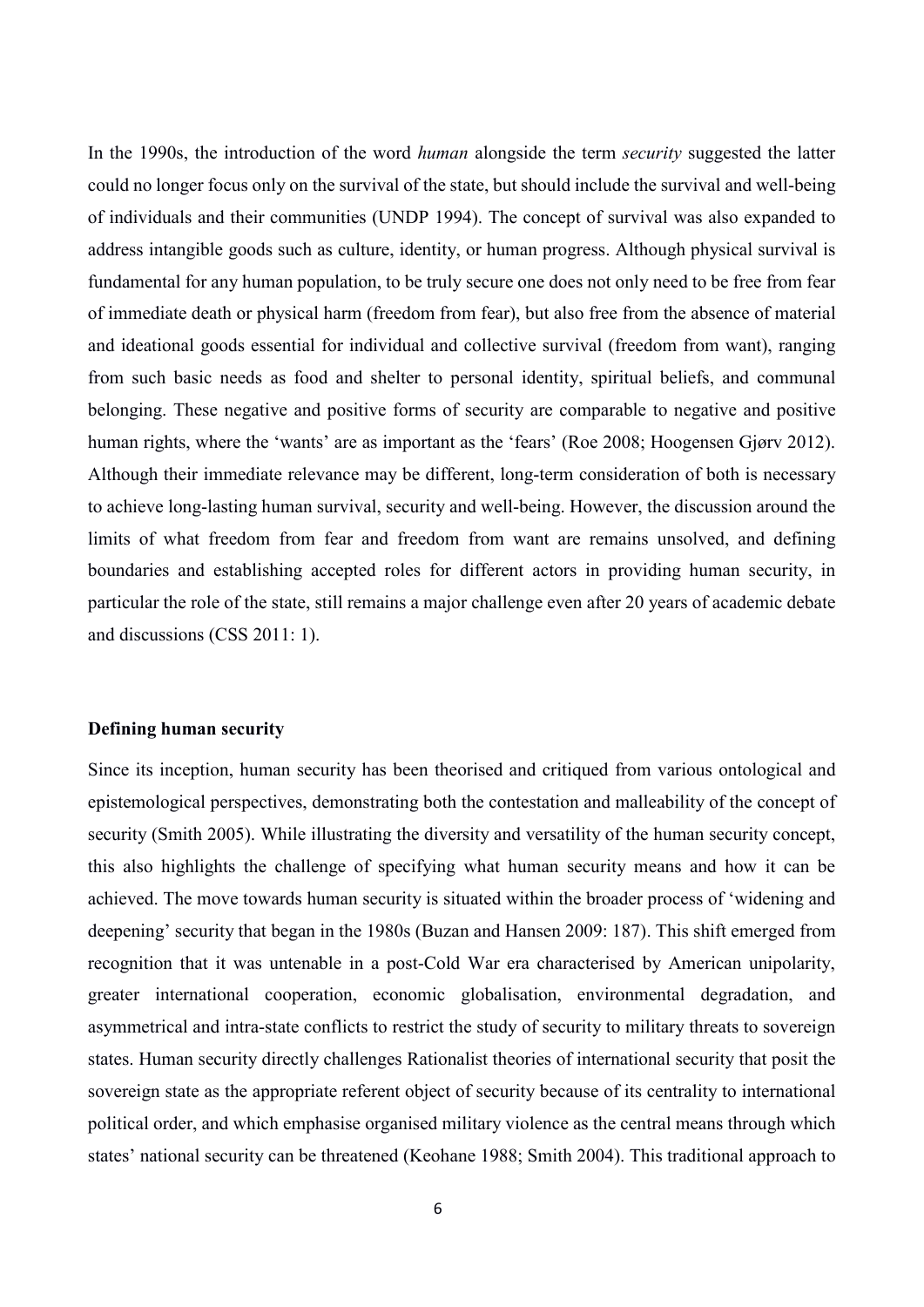security has changed profoundly in recent decades. Today, scholars, practitioners, policy-makers and publics have acknowledged a new reality where threats do not only come from other states, but also from within states from non-state actors and from non-military and non-violent sources related to environmental, health, economic, and societal challenges.

But there is still neither a universally accepted nor fully satisfactory definition of human security. Academics and practitioners agree on the minimum content for such a definition, but fail to establish clear boundaries for what is or is not related to human security. This is hardly surprising given that it was developed with the intention of enlarging the traditional understanding of security and incorporating a radically new account of what it included. In 1994, the United Nations Development Programme (UNDP) stated:

Human security can be said to have two main aspects. It means, first, safety from such chronic threats as hunger, disease and repression. And second, it means protection from sudden and hurtful disruptions in the patterns of daily life – whether in homes, in jobs or in communities. Such threats can exist at all levels of national income and development. (UNDP 1994: 23)

The UNDP report broadened the areas that must be addressed to achieve lasting and meaningful security for human communities. It listed seven non-exhaustive dimensions or areas of human security encompassing both freedom from fear and freedom from want, namely economic (assured basic income), food (assured access and possibility to purchase basic foods), health (assured access to basic health services), environment (protecting the environment – particularly water, soil, and air – while allowing for the sustainable use of natural resources now and by future generations), personal (protection from all kinds of physical violence and abuse), community (protection of the positive aspects and values of group, community or ethnicity identities; a negative traditional value listed by the report is genital mutilation of girls), and political security (protection and promotion of human rights). The report clearly states that these categories are closely interlinked and sometimes can overlap; yet, they offer an undeniable comprehensive framework that can ensure a holistic approach to human security (UNDP 1994: 25–33).

Many have built on the UNDP definition and its seven categories, broadening the understanding of threats and deepening the referent object from the level of the state to that of its population. For example, former UN Secretary General Kofi Annan referred to human security as an inclusive notion that 'embraces far more than the absence of violent conflict' including for example 'human rights, good governance, access to education and health care and ensuring that each individual has opportunities and choices to fulfill his or her potential.' He added that '[f]reedom from want, freedom from fear, and the freedom of future generations to inherit a healthy natural environment – these are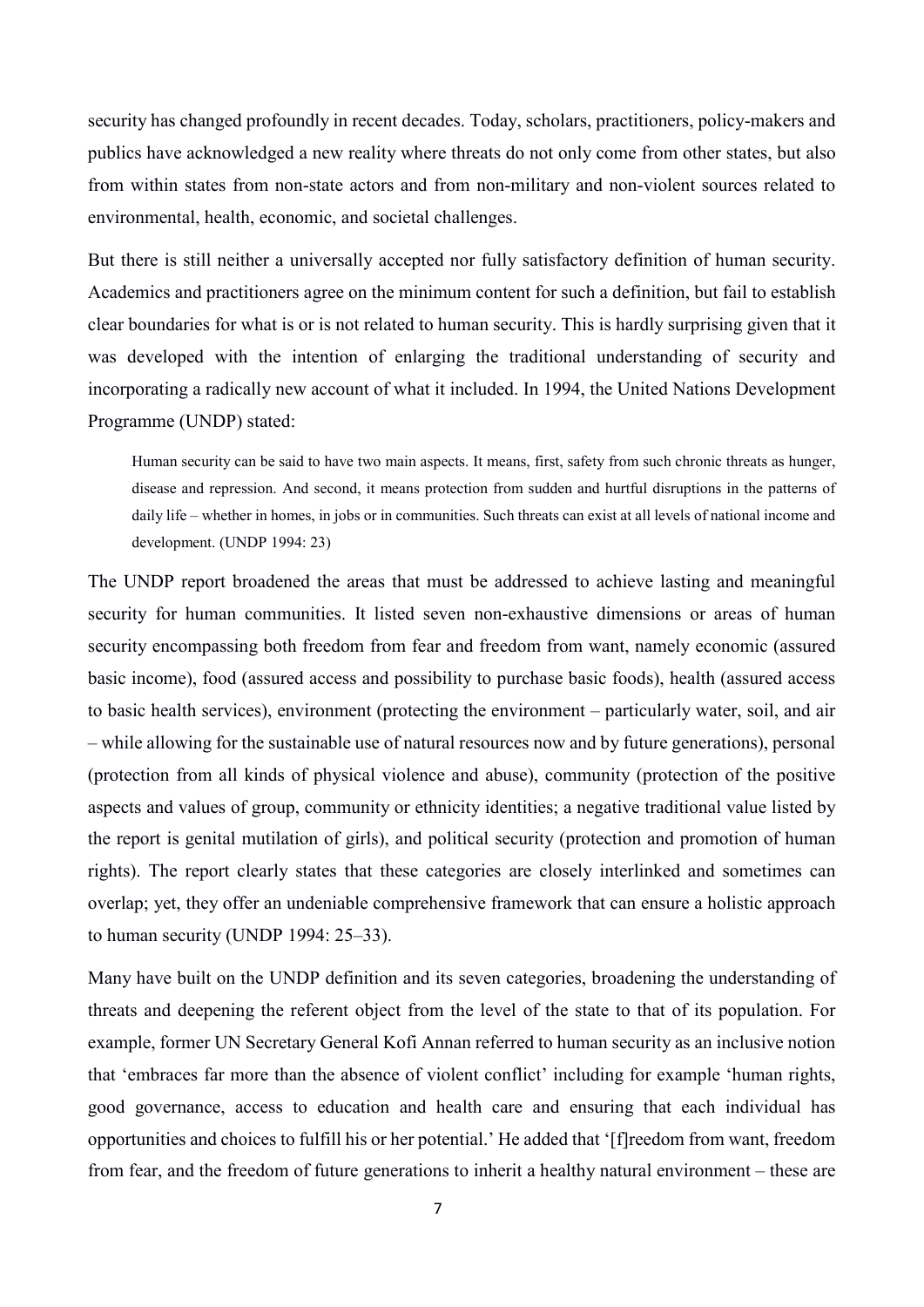the interrelated building blocks of human and therefore national – security.' (Annan 2000). The 2003 report of the Commission on Human Security (CHS) defined human security as '[t]he protection of the vital core of all human lives in ways that enhance human freedoms and human fulfilment [.. including] processes that build on people's strengths and aspirations. It means creating political, social, environmental, economic, military and cultural systems that together give people the building blocks of survival, livelihood and dignity' (CHS 2003: 4). These overreaching definitions have been largely criticised by authors like Hampson. As she points out, 'should personal fulfilment be placed alongside freedom as a basic right and public responsibility? [..] Placing the individual as the key point of reference, the human security paradigm assumes that the safety of the individual is the key to global security,' and naturally, 'when the security of individuals is threatened, so is international security' (Hampson 2013: 282 f.). The implications of this argument should be taken into consideration. On the one hand, aligning basic freedoms with 'personal fulfilment' may weaken academic analysis, as the limits of what is and is not security may be unclear, overly-subjective, and always contested. On the other hand, it may result in policy-makers feeling more inclined to ignore a too-inclusive definition of human security, resulting in policies that do not address the specific security challenges of the referent population. However, it should be noted that the UN definition refers not only to individuals but to groups of individuals or communities. Moreover, what is included within the 'fears' and the 'wants' refers to nothing less than the areas in which states and their institutions should be working in order to protect and enhance the well-being of their populations, and thus preserve the social contract by which people delegate their sovereignty to the state in return for security and social order (Locke 2014). Human security, broadly understood, can thus be seen as a tool for the promotion of good governance and effective state institutions.

#### **Theories, approaches and criticisms to security and human security**

Human security has been strongly critiqued by Rationalist theories of IR, especially Realism, which generally dismiss human security's analytical validity. This is unsurprising given human security challenges many of Rationalism's central premises. Rationalist critiques can be categorised in two ways: objections to the widening of security issues away from traditional politico-military issues, and objections to the deepening of security to referent objects above and below the sovereign state. The first critique unites disparate scholars in the view that by recognizing all harmful phenomena as potentially relevant to human security is too broad to be analytically useful. For instance, Roland Paris (2001: 88) calls human security 'slippery by design [… which] diminishes the concept's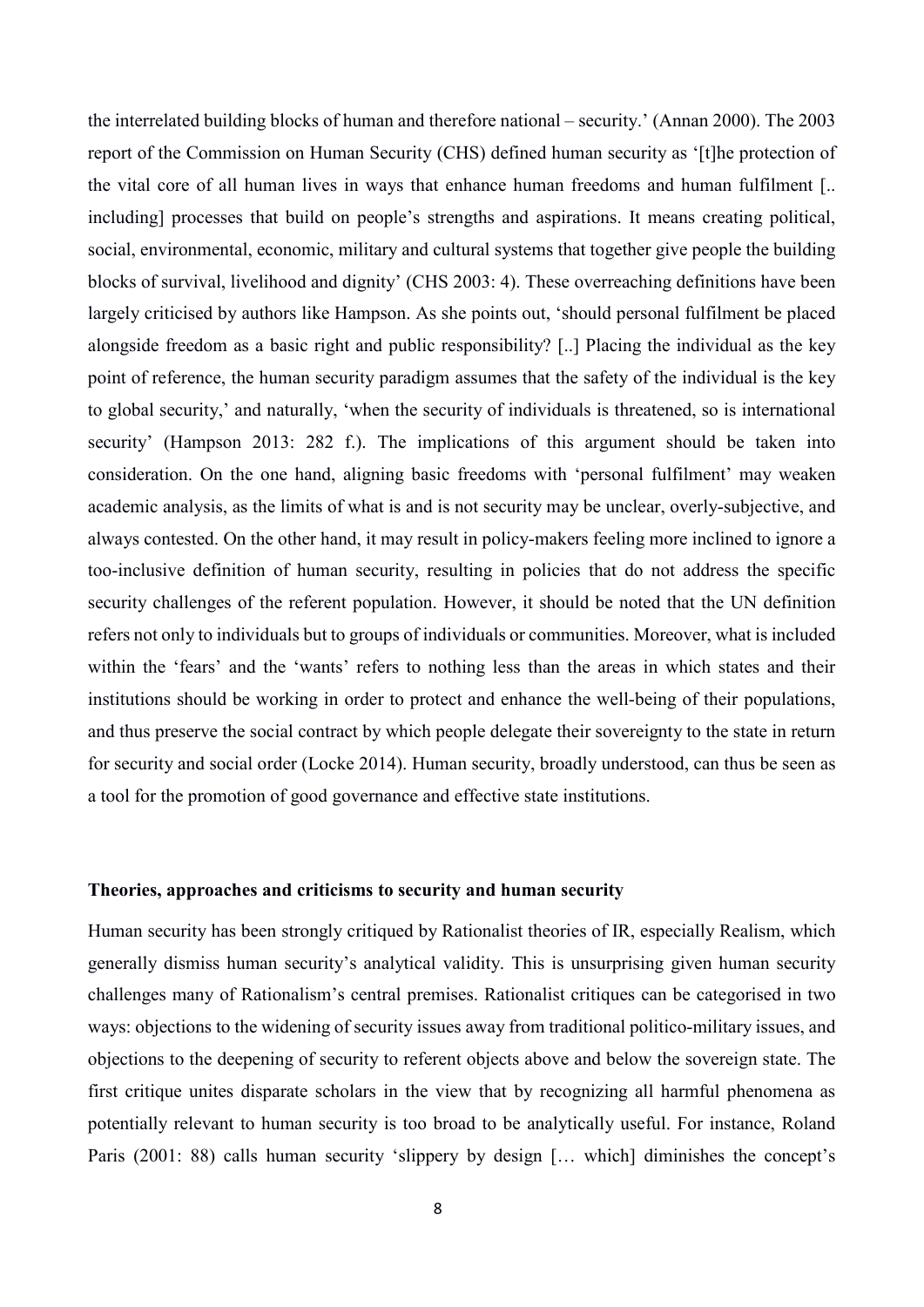usefulness as a guide for academic research or policymaking.' As other scholars have also discussed (Buzan 1983; Walt 1991; Baldwin 1997), Paris' focus on organised military violence offers analytical coherence to security studies, without which potential threats to human security are so numerous they encompass virtually any conceivable danger and render 'security' too broad to be useful. In an oftquoted passage, Paris (2001: 93) observes: 'If human security means almost anything, then it effectively means nothing.' This concern is echoed by Keith Krause's (2004: 367) warning that for human security to be useful it must avoid becoming 'a loose synonym for "bad things that can happen".' Taylor Owen (2004) has attempted to resolve this impasse by proposing a threshold-based definition that focuses on the most acute threats within a given context, rather than an *a priori* determination of which threats matter most. He writes 'human security threats should be included not because they fall into a particular category, such as violence, but because of their actual severity [..] What human security means is not defined by an arbitrary list, but by what threats are actually affecting people [..] Only those that pass a threshold of severity should be included' (Owen 2004: 20).

Other objections to human security focus on the implications of deepening security studies. Realist objections to valorising forms of human community above the level of the sovereign state – such as alliances, regional blocs, the international community, or even the entire human species – are well established in IR (Mearsheimer 1994/95; Rynning 2011). However, some critiques focus particularly on deepening human security below the state to the level of the individual. Barry Buzan, for instance, finds human security incoherent because 'individuals are not free standing, but only take their meaning from the societies in which they operate: they are not some kind of bottom line to which all else can or should be reduced or subordinated' (Buzan 2004: 370). Security, in this account, is not an individual property but a relationship between individuals, their communities, and the state (Rothschild 1995: 61). Thus, the perceived individualistic focus of the UNDP approach to human security operationalises security at a level at which it can never be achieved; individual life cannot be entirely secured, nor can security be measured solely at the level of the individual human. Rather, meaningful security can only be achieved, and measured, in terms of the collective security of human communities, whether or not these are congruent with the boundaries of sovereign states. Efforts to secure human beings individually comprise, according to Buzan (2004), 'a reductionist, idealistic notion that adds little analytical value' to the concept of security.

Given that it, too, critiques Rationalist accounts of security, it is notable that Critical Security Studies has often also been sceptical of human security. Critical Security Studies is generally characterised by a normative concern for promoting conditions of human freedom and emancipation. According to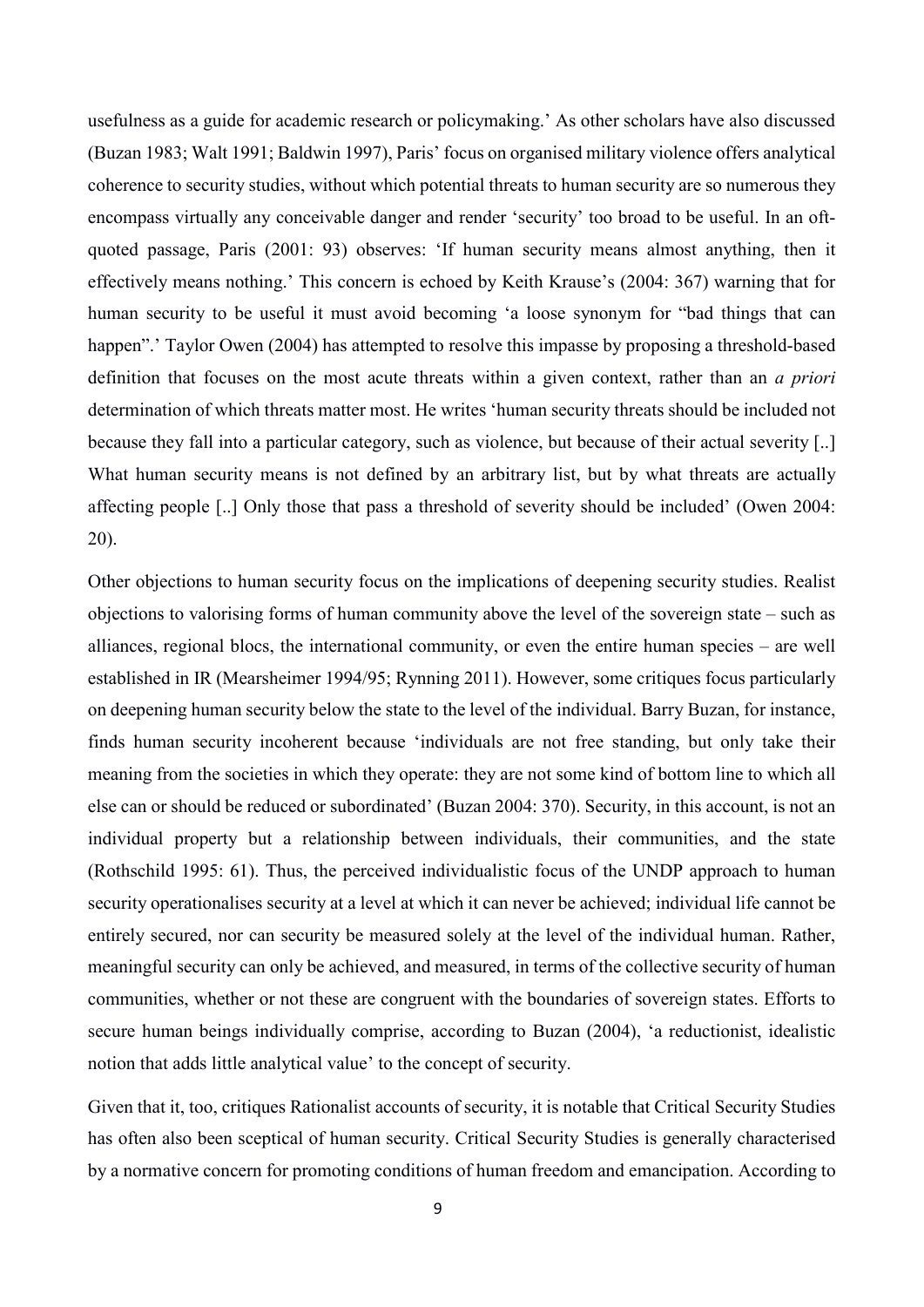Ken Booth (1991: 319): 'Emancipation produces true security. Emancipation, theoretically, is security.' While this leads critical scholars to generally support widening security to include the diversity of threats that restrict human emancipation, it has also led to scepticism over the liberal theoretical valorisation of the individual and the institutionalisation of human security. Despite human security's 'Asian roots' (Acharya 2001: 44), the putatively Western liberal origins of human security are invoked throughout the literature, usually in the context of explaining the shift in focus from states to 'the individual' (see Rothschild 1995). Giorgio Shani observes that, consequently, in most human security discourse 'the cultural context within which the individual realizes his/her self-consciousness or is "empowered" is either ignored or downplayed [.. resulting in a] de-historicized and deracinated individual' susceptible to homogenizing global forces and vulnerable to external interference in their agency (Shani 2011: 57).

Human security often naturalises the liberal individual as the referent object of security, implicitly privileging the political philosophy of Western states and reinforcing the view of human security not 'as a concept that is relevant the world over [..] but as a service offered by the global north to the global south, defined by the global north (scholarship and policymaking) and distributed by the global north' (Hoogensen and Stuvøy 2006: 216). Others share this critique by noting that human security discourse locates threats to people in the Global North and the Global South within the developing world (Chandler, 2008: 427–238), labelling human security a Western construction imposed on the Global South (Duffield and Waddel 2006). When applied to developing or non-Western contexts, therefore, human security risks being another example of 'virtuous imperialism' by a hegemonic and interventionist West (Hoogensen Gjørv and others 2014). On the other hand, the concept is backed by the G-77, a coalition of developing countries which have co-developed the Sustainable Development Goals, discussed below, and the African Union, which has widely accepted the doctrine of Responsibility to Protect (African Union 2005).

A similar discussion relates to the applicability of human security in the Arctic, as not all analysts are convinced it is an appropriate paradigm for the region. Scholars such as Griffiths (2008) see it as a southern imposition on the High North (southern as a referral to the geographic location of the political centres within the Arctic states), while others (Greaves 2012a; Hoogensen and others 2009) insist that it is an appropriate framework. The reality is that any definition of security is 'an act of power which marginalizes some and empowers others' (Grayson as cited in Tadjbakhsh and Chenoy 2007: 43). The key to avoiding a patronizing imposition of Western concepts and structures onto Northerners when analysing human security in the Arctic is to listen to the voices of the people themselves, and to incorporate their priorities and understandings of threat into the definition of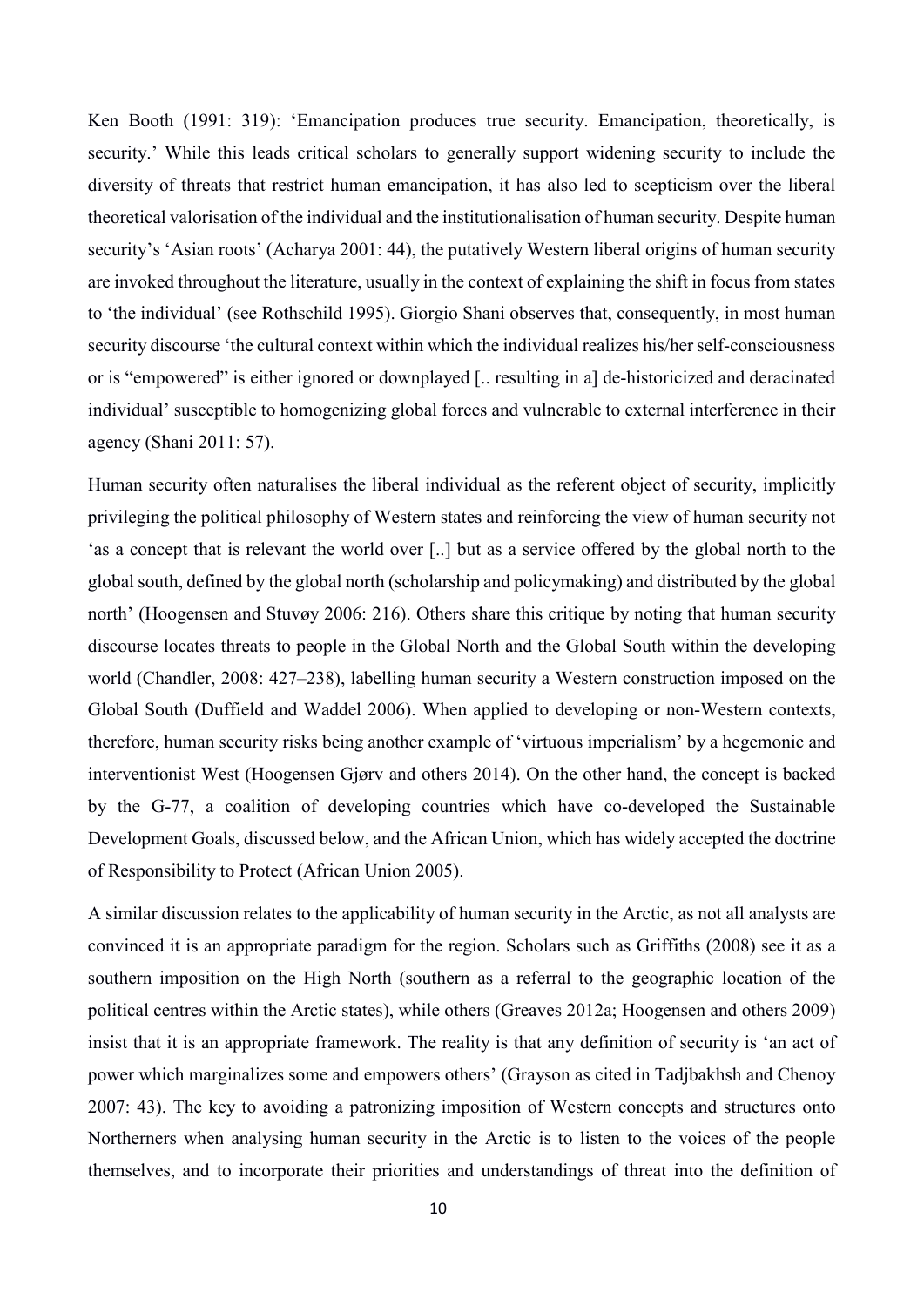human security when being employed. This means more than simply asking, for example, indigenous people to reflect on the terminology being offered to them, since the challenge for indigenous peoples 'is first and foremost to decolonize ourselves. We suffer from a colonised mind' (Stenbæk 1985: 59).

Some critical scholars express concern that how human security has been institutionalised reinforces state-centrism that undermines the basic purpose of human security of employing people as the referent object of security analysis. Particularly when associated with humanitarian intervention or a human security foreign policy agenda, human security often reinforces a secure/insecure dichotomy according to which people's security is considered determined by the security of their respective state (for examples see Peou 2002; Thomas and Tow 2002; Behringer 2005; Riddell-Dixon 2005). By their very nature, most human security threats transcend state borders, but analytical and policy statecentrism obscure how the causes, transmission, and impacts of human insecurity cross state boundaries. Overlooking trans- and sub-state insecurities reinforces 'the dominant state-centric security orthodoxy [that has] provided at best a very partial representation of reality and at worst completely misunderstood, misrepresented, or ignored other important security concerns' (Thomas 1999: 9). This state-centrism is compounded when human security is restricted to violent threats, because it privileges state policies and actors engaged in the organisation and deployment of military force. Taken with the tendency to valorise the liberal individual, critical responses suggest human security discourse perpetuates power/knowledge relations that privilege northern states and their citizens.

State-centric human security analysis is also problematic because of the role that states can play as agents of *in*security for their citizens. Much human security theory assumes the state remains the central provider of security for its citizens. For instance, to Krause and Williams (1997: 43), 'security is synonymous with citizenship,' such that creating states capable of delivering the goods of citizenship is synonymous with providing human security. The literature notes the prospect for predatory, despotic, or unstable states to threaten their own citizens' security, but generally locates such possibilities in particular regions of the Global South (for example Hampson and others 2002; Thomas and Wilkin 1999). But by assuming human security accompanies the existence of effective states, conventional human security theories have difficulty explaining conditions of insecurity for minority or marginalised groups within wealthy states with high security-provision capabilities (Greaves 2012b). This is particularly the case when such insecurity is caused by the state itself. States can threaten human security directly – as when, for instance, state actors inflict violence upon their own population – or indirectly, when state policy contributes to the (re)production of structures or conditions that harm particular groups of citizens. Critical human security analyses have thus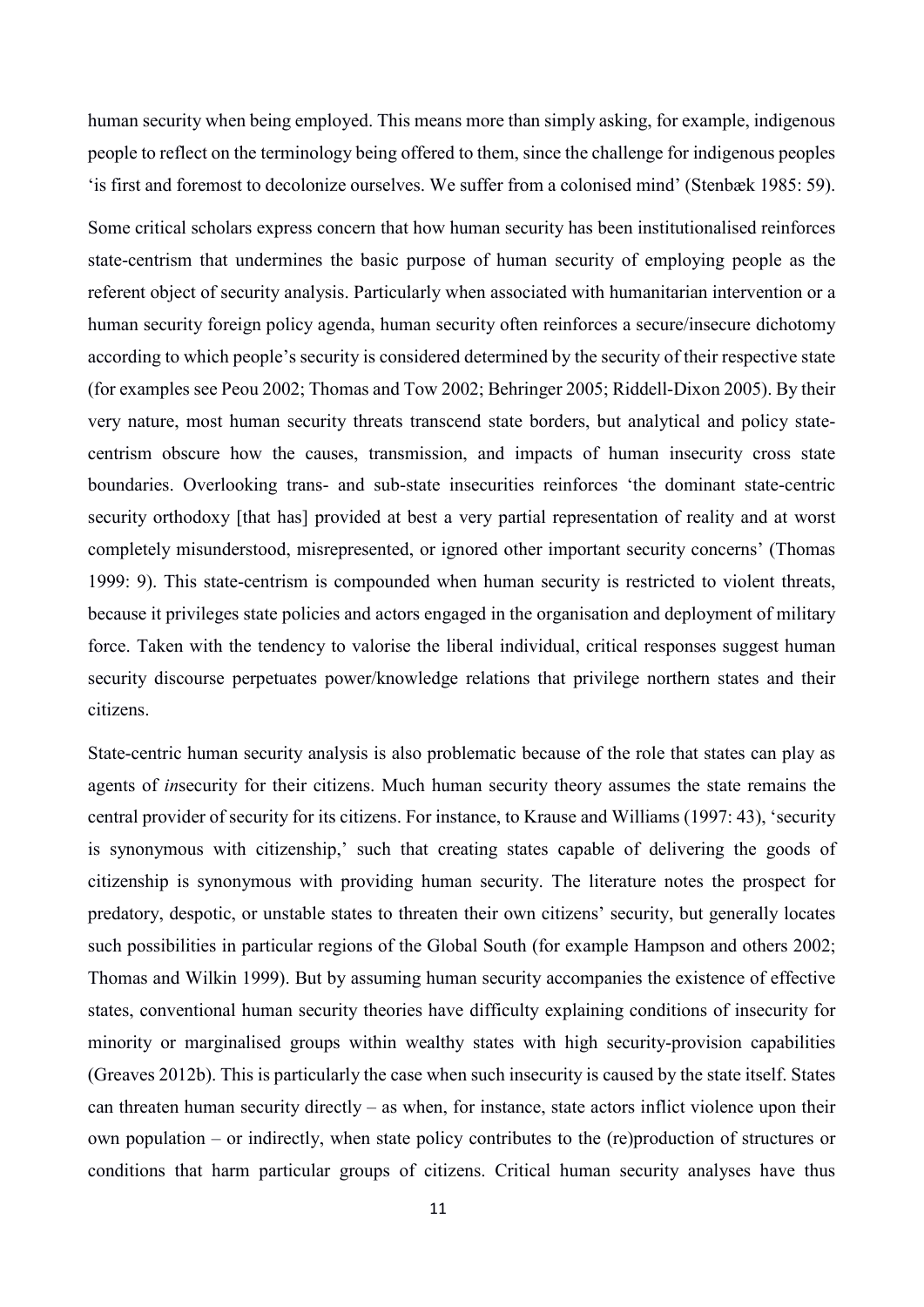increasingly looked within developed states to examine the actions and structures that generate human security threats for non-dominant populations, such as poor, racialised, or otherwise marginal groups (Newman 2010). Such analyses have included studies of human security for indigenous peoples (Greaves 2016a; Greaves 2016b), women (Stuvøy 2014), indigenous women (Deiter and Rude 2005; Irlbacher-Fox and others 2014), and migrants (Lowry 2002; Ibrahim 2005). Human security theory can thus illuminate insecurities that exist within developed states, but if applied uncritically, can also obscure such threats by locating them primarily within the Global South. States can, of course, contribute positively to the human security of their citizens; but too often they do not, and such negative human security effects are not limited to more or less developed states. In effect, the existence of national security for a state does not automatically entail human security for all people living within that state.

Finally, constructivist theories of IR have also engaged in debates around human security, primarily with respect to their ability to theorise the various disputed approaches to human security (Newman 2001). Indeed, the very existence of distinct conceptions competing with each other for policy relevance is readily explained through constructivist theories that understand security claims as speech acts attempted to discursively construct particular threat-referent pairings as security-relevant, such as securitisation theory (Buzan and others 1998). Applying the term 'security' is not an innocent act. Security is a socially constructed concept and has a specific meaning only within a particular social context. Because security has a history, as a term traditionally associated with the state and military, there is a risk that securitizing an issue will leave it vulnerable to being militarised. In this account, human security advocates are securitizing actors making claims that people should be the conceptual focus of security policy (Floyd 2007). Related enterprises that construct people as worthy of protection through exceptional measures, such as humanitarianism, can also be conceived through the logic of securitisation (Watson 2011). Other scholars argue human security reflects the ideational focus of constructivist IR more broadly, underscoring the role and relevance of changing norms and values to the practice of global politics (Newman 2001). Indeed, even when not examined through an explicitly human security lens, many of the major policy achievements of the human security foreign policy agenda – such as normative prohibitions on the use of certain weapons, prohibitions on the use of child soldiers, and the establishment of the International Criminal Court – can be effectively understood using constructivist theoretical tools (Price 1998; Fehl 2004). Realism, Liberalism and Marxism fail to explain and address the broadened understanding of security proposed by critical approaches linked to Constructivism, as well as a reality that seems far more complex than the assumptions of traditional Rationalist understandings of security.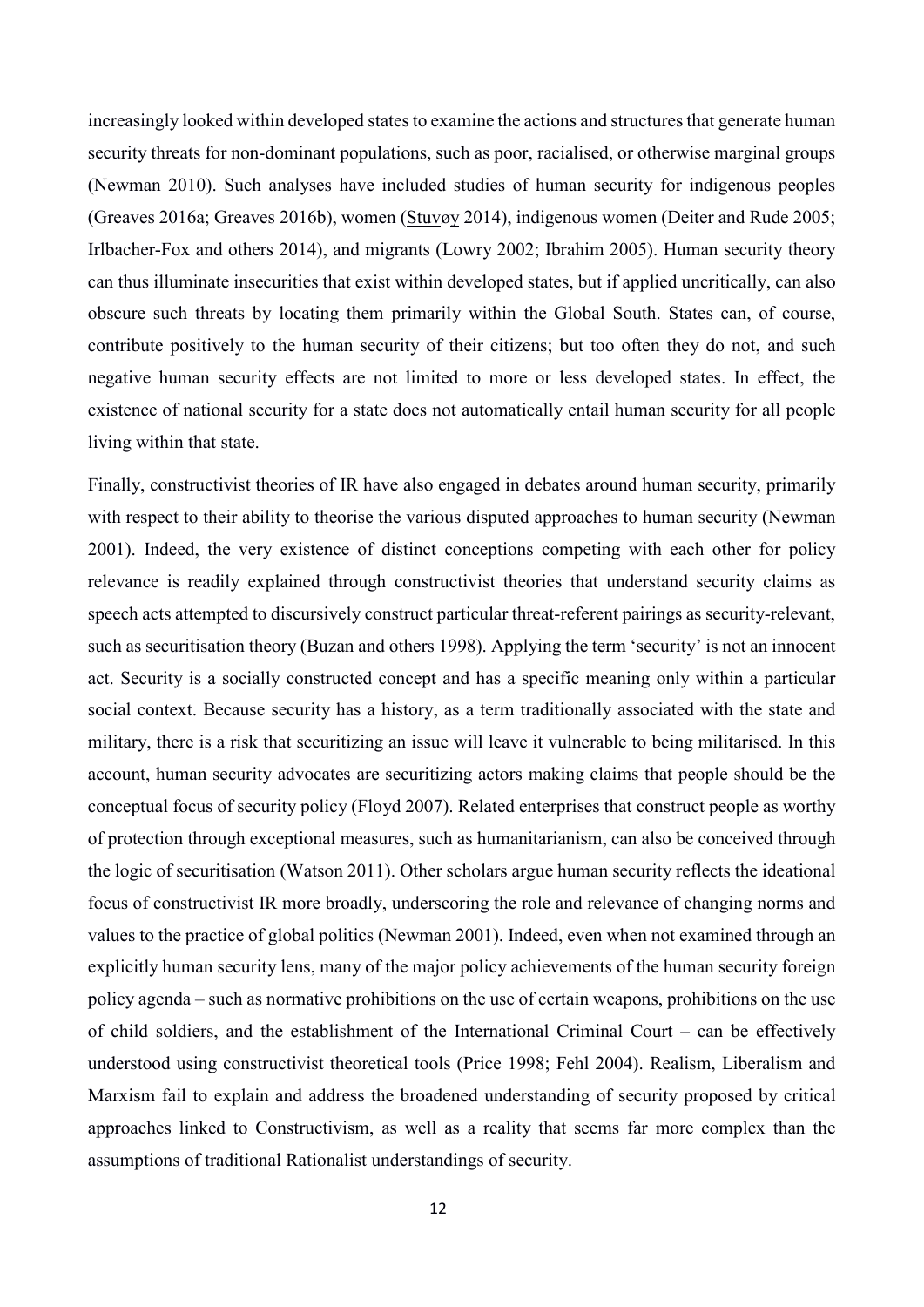Besides offering dynamic new perspectives, constructivist theories provide a broader understanding of the concepts of security and human security, as well as useful epistemological and methodological approaches to study them. In other words, constructivist theories provide a solid and comprehensive theoretical framework that helps to identify and analyse human security challenges in a particular area, and to frame and propose innovative, comprehensive and inclusive policy proposals.

#### **Linking theory and praxis**

Human security nonetheless not only presents a theoretical discourse, but also found practical implementation in numerous fields, whereas the United Nations has been the leading body in applying the concept: In fact it could be argued that much, if not most, of the development work carried out by UN and other specialised development agencies during recent decades, including the 2000 Millennium Development Goals (MDGs) and 2015 Sustainable Development Goals (SDGs), is linked to the areas of human security outlined in the 1994 UNDP report. However, bringing the body of theoretical knowledge to the work being carried out by human security practitioners and making it relevant to them remains a challenge. Part of the challenge, as we have seen, is defining boundaries of what is and is not human security. Another concern is developing approaches and tools that link theory and praxis in a meaningful way for academics, practitioners (including policy-makers), and the public. But yet another challenge has been finding a way to measure threats, progress in reducing threats, and eliminating their root causes. In particular, the disciplines of Economics, Development Studies, and Law have made significant progress in linking the praxis and theory of human security.

# **Economy, development, and human security**

Much of the academic work on human security in the fields of Economics and Development began with Amartya Sen, who in 1999 called for a new approach that should see development 'as a process of expanding the real freedoms that people enjoy' (Sen 1999: 3). Sen claims that human freedom is necessary to achieve real and lasting development. He argues that development should enable and enhance the freedoms people enjoy: 'Freedom to satisfy hunger, or to achieve sufficient nutrition, or to obtain remedies for treatable illnesses, or the opportunity to be adequately clothed or sheltered, or to enjoy clean water or sanitary facilities' (Ibid.: 4). He also explains that rapid economic development should serve to promote, among other goals, transparent governance, increased political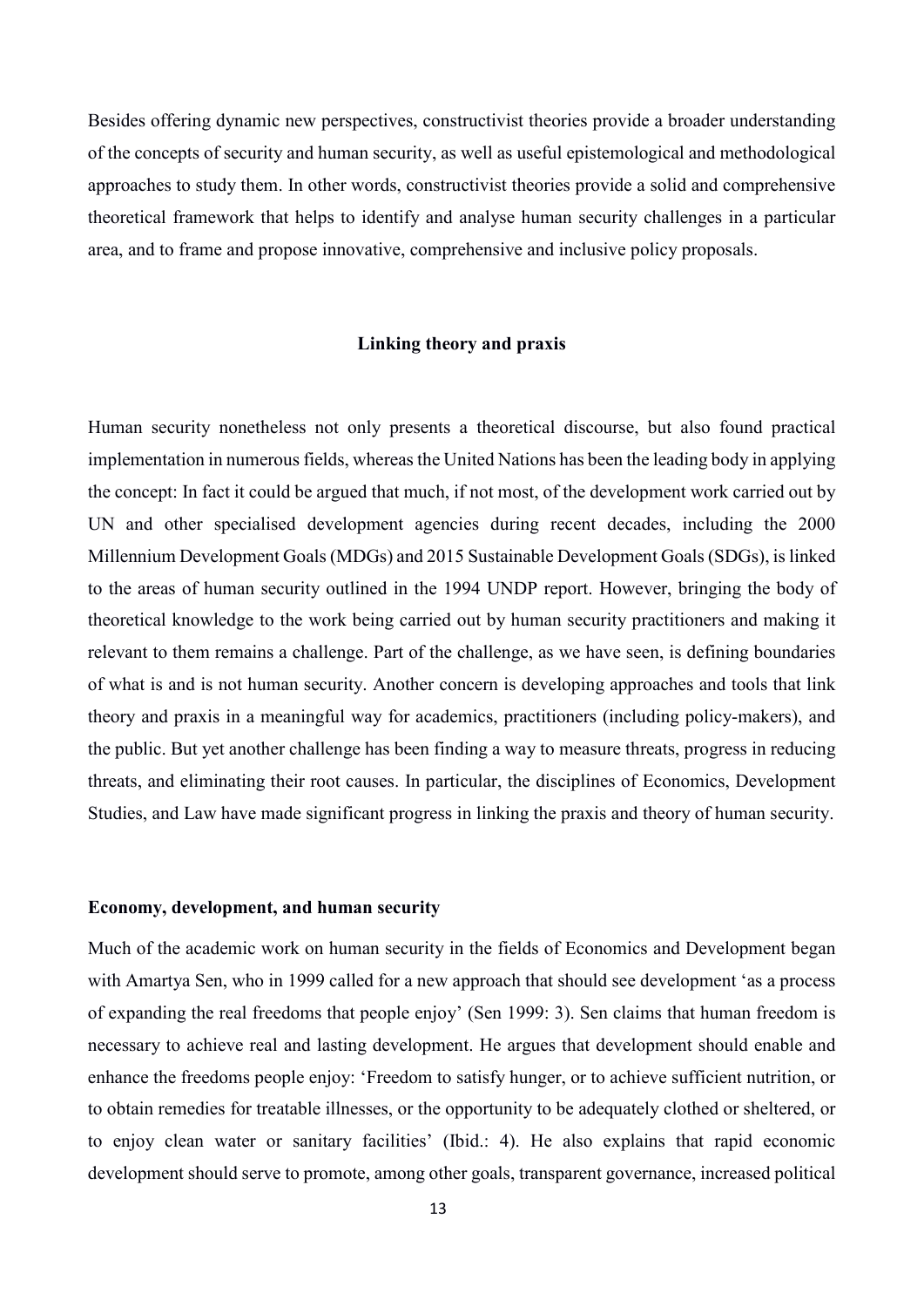participation, enhanced social systems, mechanisms to reach the most vulnerable people, and ecological responsibility, all with the objective of supporting a 'concerted promotion of security of daily life' (Sen 2000: 3-5). Development should therefore not only lead to macroeconomic improvements, but also be reflected in better lives and more secure livelihoods for those for whom development is or should be intended.

Also significant in linking development and human security was the publication of the *Report by the Commission on the Measurements of Economic Performance and Social Progress* (Stiglitz and others 2009), or the so-called Sarkozy Report. The report addressed the concern of the French government, one of the largest international development donors, 'to consider better ways of measuring social progress' (Easterlin 2010: 119), that is, to better reflect progress, development and freedoms (and thus, security) in terms other than economic, much in the way started by Sen.

The work begun through these initial efforts has been complemented by numerous institutions and scholars. For example, in 2008 David A. Hastings published the first version of the 'Human Security Index' (updated in 2010), in which he uses different socioeconomic and socio-political macro data to develop a global index of economic, environmental, and socially-driven threats to human security (Hastings 2008, 2010). Other indexes also inspired by or heavily reflecting human security principles have been published by, for example, the World Economic Forum (WEF 2015). In the Arctic context, the Arctic Human Development Reports (AHDR 2004; AHDR 2014) provide an excellent baseline from which to discuss and analyse development issues and challenges in the Arctic. Should this discussion be aligned with the approach started by UNDP and Sen, it can lead to a fruitful analysis and mapping of threats to human security in the Arctic in a manner distinct from state-centric macroeconomic data.

### **Integration of the concept of human security in the discipline of law**

Legal rules are promulgated in order to protect the subjects of law against arbitrary behaviour. Safeguarding security requires the existence of a higher authority – the sovereign – implicitly agreed upon by those to be ruled as implied in the 'social contract theory'. Law is underpinned by the sovereign's order, which has both internal and external dimensions; internal, by way of enjoying exclusive legislative, judicial, and administrative power within its territorial jurisdiction, and external, by protecting its 'territorial integrity and political independence' (UN Charter 1945: art. 2(4)) from direct foreign interference. While sovereignty still plays a central role in the legal field, the traditional understanding of sovereignty-oriented security has become blurred by new developments taking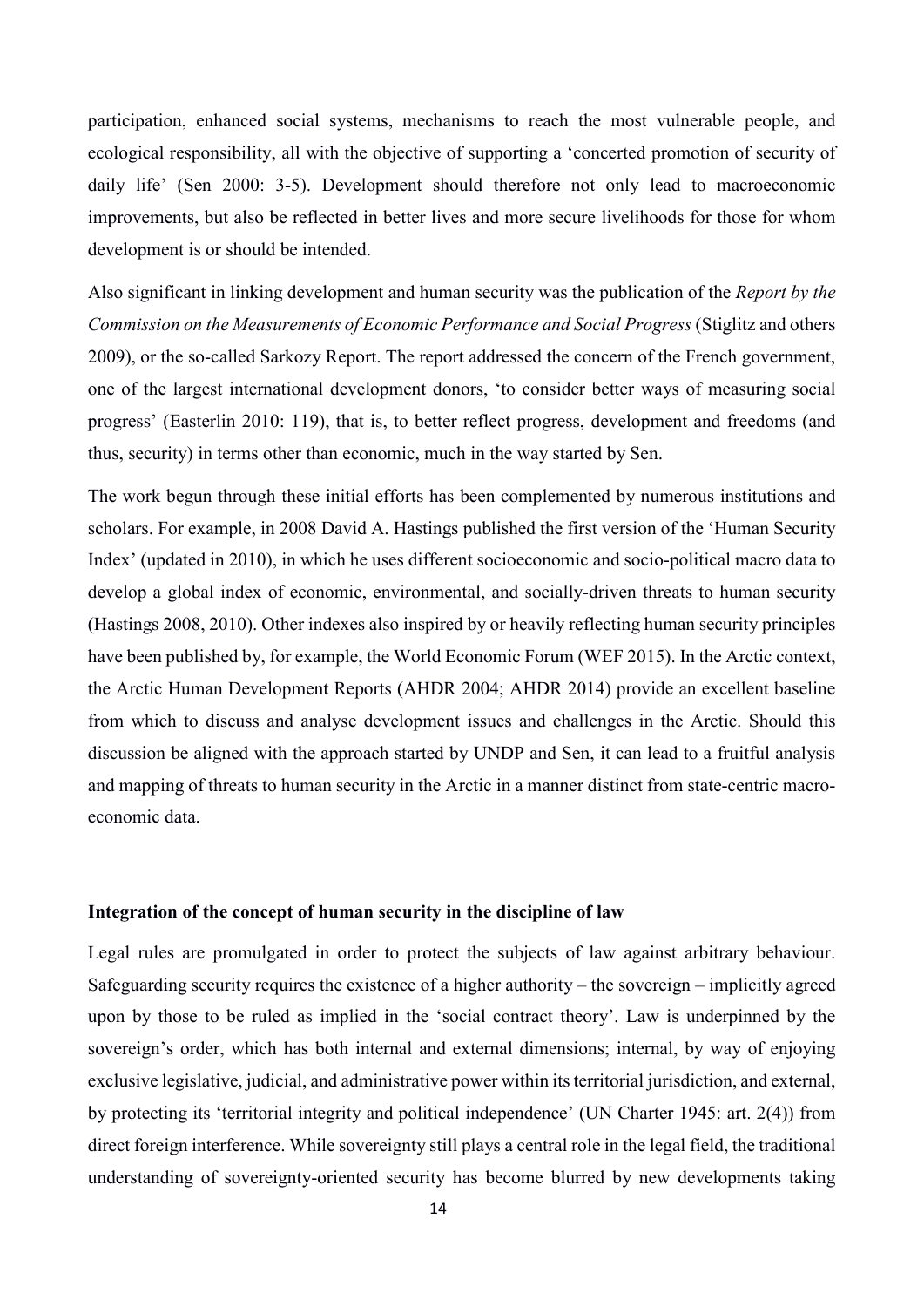place since the end of the Cold War, as discussed above. In the legal discipline, a broadened security agenda has already been affirmed both within the framework of legally binding United Nations Security Council resolutions, and according to international human rights as referred to in the 1993 Vienna Declaration and Program of Action that ended the debate over the relative hierarchy of civil and political rights versus economic, social, and cultural rights (Vienna Declaration 1991). The Declaration stated that all human rights are universal, indivisible, and interdependent and interconnected – the holistic view embracing all aspects of challenges facing human beings. Increasingly, legal approaches to security also endorse collective dimensions affecting a group of people, such as, for example, the right to a clean environment, right to development, or the rights of indigenous peoples.

Despite the uncertain realisation of these rights, they provide normative importance to the understanding of human security. While human security as an analytical framework does not have any independent legal status, the policy goals expressed by utilizing this framework have a significant role to play in norm building within the legal discipline. Much of the human security agenda has already been embraced within human rights frameworks, which impose obligations upon states to comply with, for example, the ICCPR (International Covenant on Civil and Political Rights) or the ICESCR (International Covenant on Economic, Social and Cultural Rights). Much of the human security agenda also requires concurrent actions and policies to be integrated within domestic and international law. The Anti-Personnel Landmine Convention (1997), the United Nations Convention against Transnational Organized Crime (2000), the Council of Europe Convention on Action against Trafficking in Human Beings (2005) and the African Union Convention for the Protection and Assistance of Internally Displaced Persons in Africa (2009) are only some examples of the endorsement of human security principles within the framework of international law. As such, while some of these legal documents capture aspects of human security issues in the Arctic, other aspects inform the need for the adoption of legal rules. The two recently adopted Arctic specific legal instruments under the auspices of the Arctic Council – the agreements on search and rescue, and cooperation on oil spill response – can be understood as motivated by human security concerns within the region.

## **A non-traditional security approach to meet Arctic realities**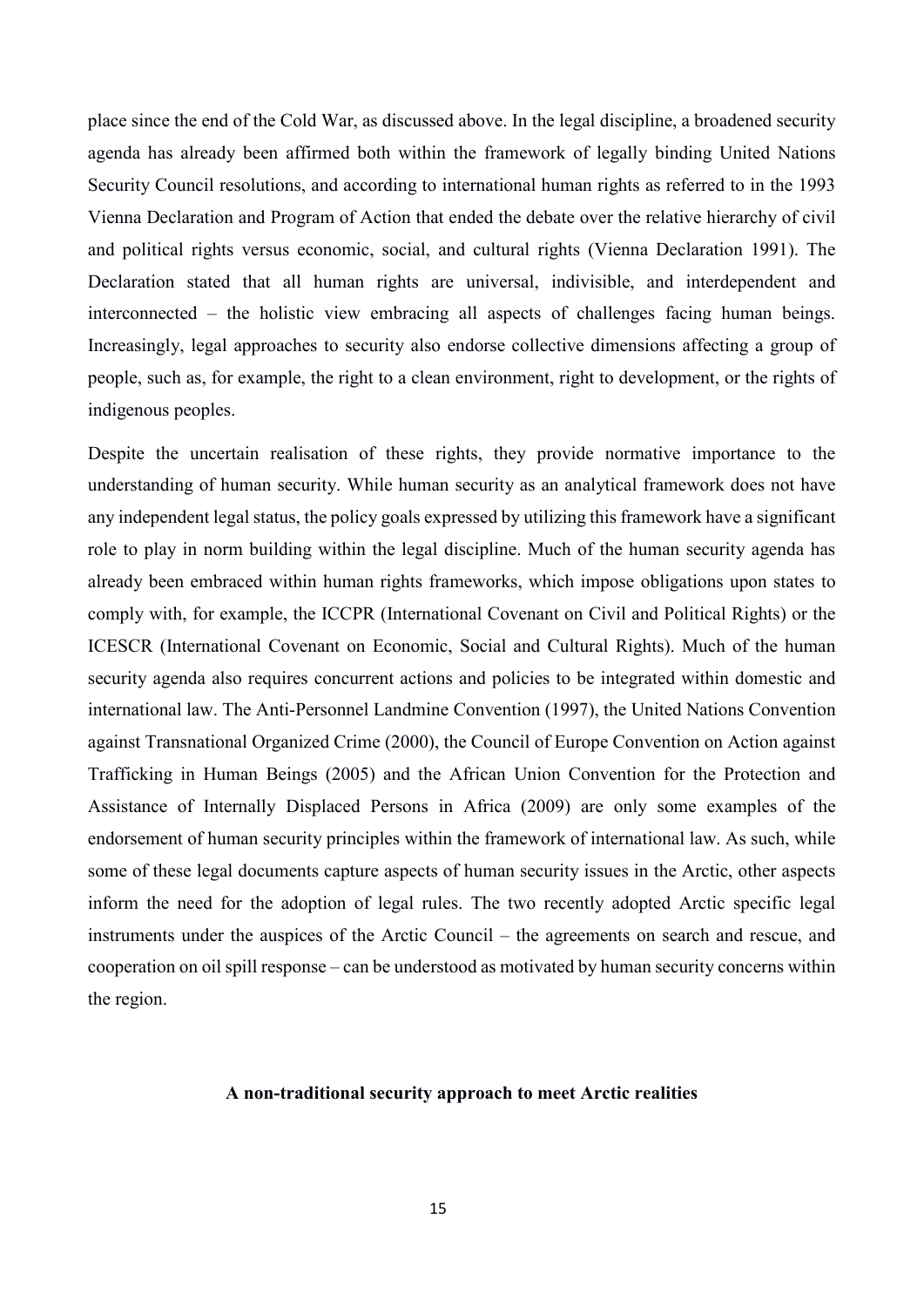Indeed, human security offers a very useful tool for both, analysing and responding to the multiple aspects of current Arctic realities. While recent trends in the Arctic – such as offshore oil and gas development, increased mining activities and other extractive industries, or the broad influence of globalisation – may have implications for traditional security concerns, these developments have actually strengthened cooperation among Arctic actors. Most of the region's natural resources are thought to lie in undisputed sovereign territory, and thus far circumpolar states have shown strong commitments to abide by international law. Many observers argue the Arctic will remain a peaceful region free of violent inter-state conflict for the foreseeable future, unless external events spill over and affect regional cooperation. Thus, conflicts in the Arctic occur between regional and central governments or different economic sectors, as well as among different interest groups, rather than between states (Tamnes and Offerdal 2014; Berkman and Vylegzhanin 2013; Le Mière and Mazo 2013; Nicol and Heininen 2013; Morozov 2009).

After the Cold War, common interests in the Arctic, as well as in sub-regions such as the Barents, triggered processes of region building and eventually led to the emergence of new political institutions (Keskitalo 2004). Regionalisation directly impacts security, since 'region building processes are used as a security policy approach – as a way to promote peace and stability' (Rafaelsen 2013: 487). For example, the Arctic Council (AC) was established in 1996 as the successor to the Arctic Environmental Protection Strategy (AEPS), and is considered the main forum for inter-state cooperation in the Arctic, as well as for engagement with indigenous peoples and other nongovernmental organisations. While military issues are explicitly excluded from the AC's mandate, cooperation on business development, emergency preparedness and response, and environmental protection decrease the potential for regional confrontation. The five Arctic littoral states of Canada, Denmark (Greenland and the Faroe Islands), Norway, Russia, and the USA (the so-called Arctic-5) have affirmed their commitments to peaceful cooperation in numerous fields, including the settlement of maritime boundary disputes through the existing international legal framework under the Law of the Sea Convention (UNCLOS).

# **Relevance of non-traditional security in the Arctic: the case of the Barents region**

As Zellen indicates (albeit while focusing on geopolitics and not critical theories of security), the traditional focus in the Arctic has been linked to Western understandings of security based on European and North American interpretations of threats and realities. Security in the Arctic was framed by and tied to security in Western Europe and North America; it was never *Arctic* (Zellen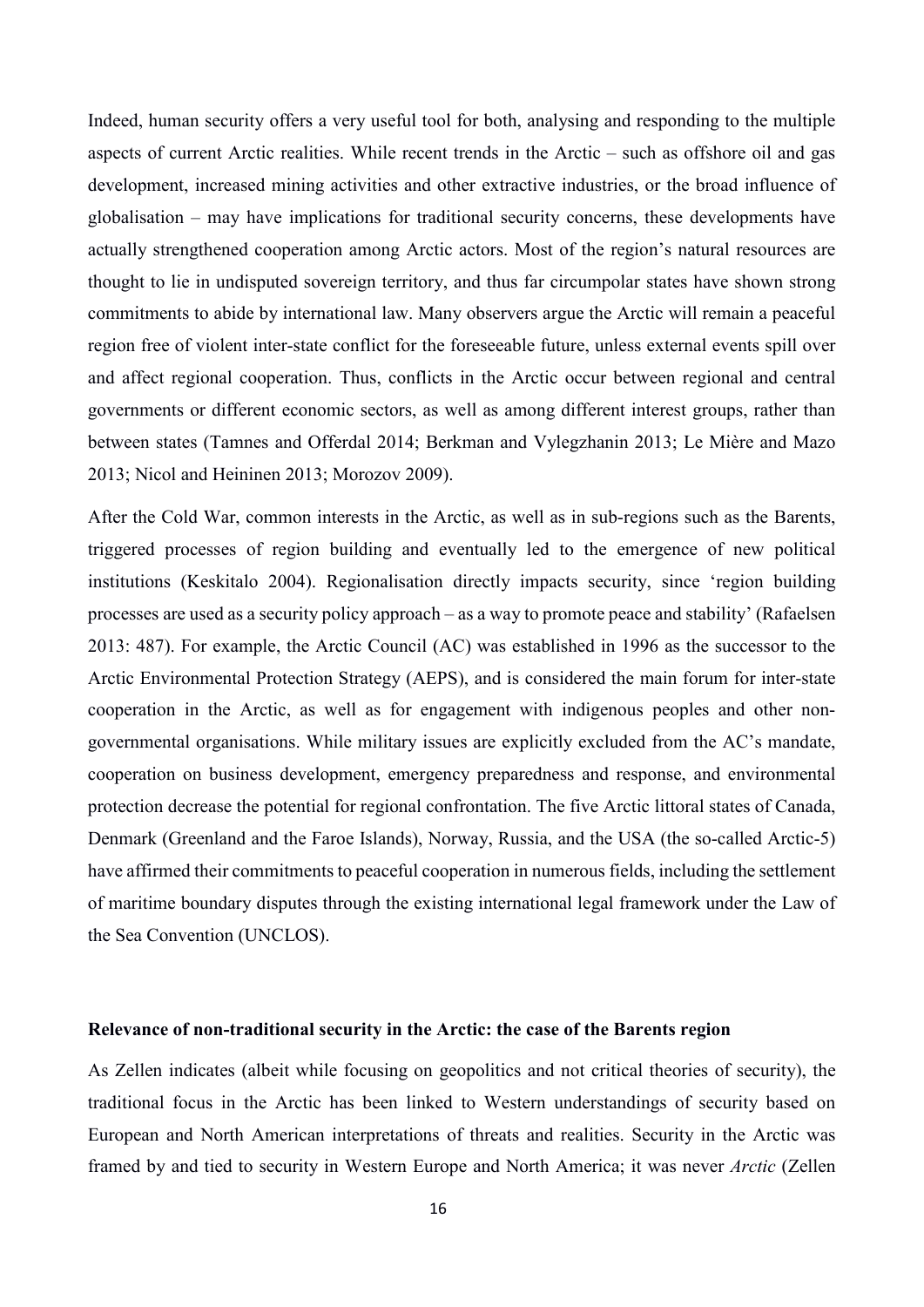2009: 86). This, however, is changing for three reasons. First, the old Cold War realities no longer apply, and therefore the Arctic is no longer another site of potential superpower confrontation. Second, academic and policymaking understandings of security have broadened. And third, new security challenges and threats have emerged in recent decades, and these threats and challenges cannot be understood or tackled through old approaches. In this new context, human security is a perfect tool for research and analysis of new threats and challenges to security in the Arctic, placing human beings and communities as both referent objects and securitizing actors, and allowing for a new approach where Arctic security can be considered truly Arctic.

This is also true for the Eurasian part of the Arctic, the Barents region, which encompasses the Arctic areas of Scandinavia and northwestern Russia. The establishment of the intergovernmental and interregional Barents Cooperation regime (which embraces the Barents Euro-Arctic Council and the Barents Regional Council) can be interpreted as an attempt to promote peace and stability in the region. While traditional security and political issues were initially significant, cooperation currently focuses more on safety (particularly maritime safety), culture, and business. Although the Barents region has a history of cooperation (for example the Pomor trade), there are significant differences between the west and the east, such as standards of living, language and culture, religion, or political and economic traditions, which date back to pre-Soviet times. Nonetheless, region-building may help to establish or strengthen a Barents regional identity (Zimmerbauer 2013). In this regard, the Barents region is of particular interest, as the long border of the Russian Federation separated West and East during the Cold War, including several hundred kilometres of border between Norway, a NATO member, and the former Soviet Union. However, by promoting positive cross-border interaction through the Barents Cooperation, the 'involved countries signalled an important shift from hard security priorities to an alternative and diversified security approach' (Rafaelsen 2013: 486).

With their specific characteristics, different regions may have distinct understandings of what human security means, and consequently may identify different sets of challenges. Even within regions, subregions may experience distinct challenges that result in security being understood differently than in neighbouring areas. Every society, including well-organised and stable ones, have their own wants and fears: 'Risks and insecurities are case- and person-specific, and partly subjective, so human security analysis requires listening to people's "voices", their fears, perceptions, including the "voices of the poor" but also of the rich' (Gasper 2014: 34). The Arctic, for example, should not be understood as a homogeneous socioeconomic or political theatre, but rather as a region of sub-regions, such as the Barents (cf. Tamnes and Offerdal 2014: 170), where different characteristics and realities are to be found depending on geographic, demographic, and socio-political distinctions.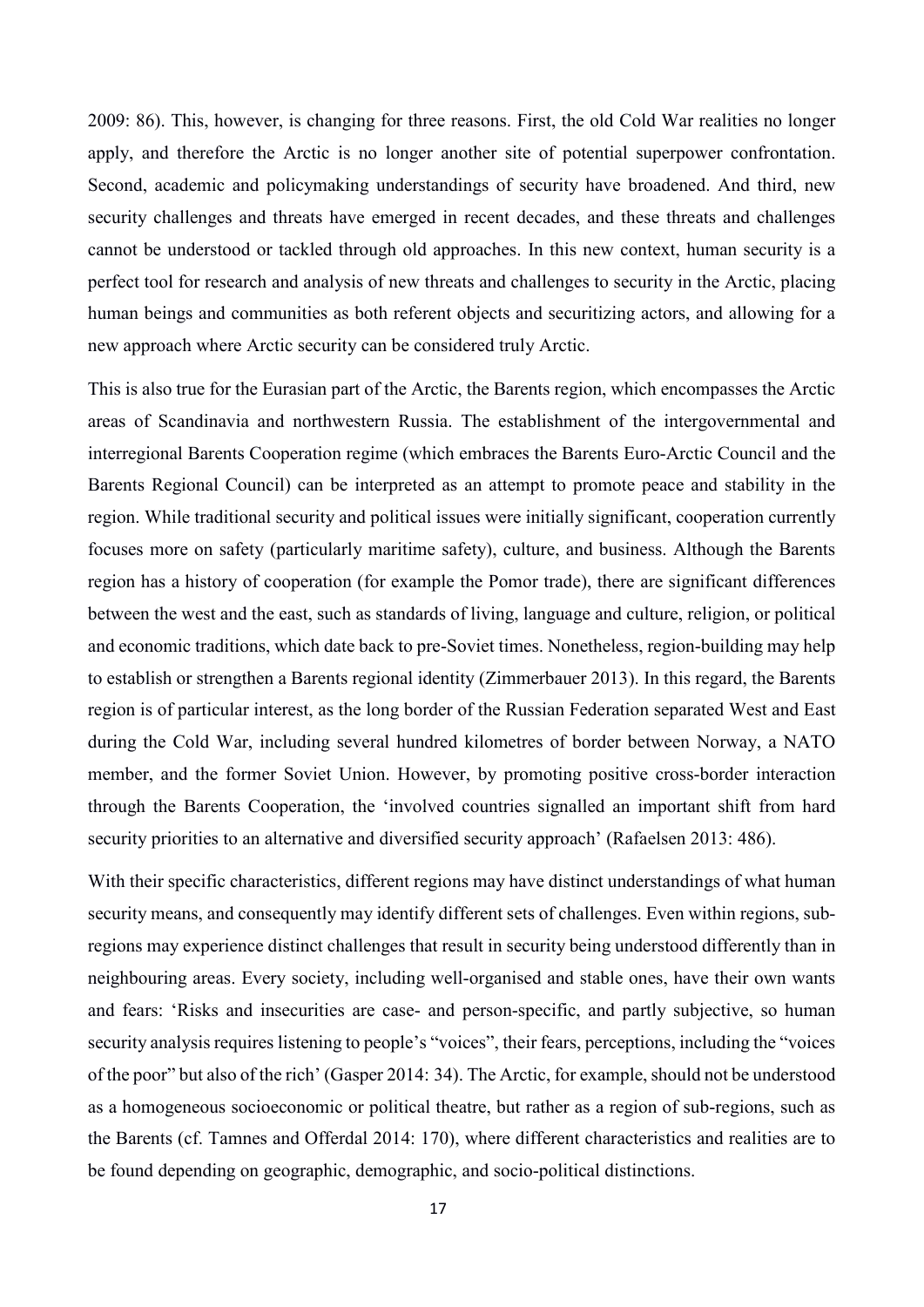In the Barents region, the security threats faced by the northern populations do not reflect typical Realist concerns such as armed confrontation of inter or intra-state nature, but do include socioeconomic insecurities, educational and health issues, climate change, and modernisation pressures on northern and indigenous lifeworlds (Greaves 2016b). Due to its abundance of natural resources and relative accessibility (compared to other Arctic areas), the region is undergoing a rapid process of economic development. The Barents region thus reflects many of the distinctive features of the circumpolar Arctic, and offers a multi-faceted case study for examining comprehensive security in the region. Besides including the territory of four different states (Finland, Norway, Russia, and Sweden), the Barents region also encompasses the homelands of indigenous peoples, the Nenets, Sámi, and Veps. The region furthermore is the home of other minority groups, such as the Komi or Pomor in Russia, or the Finnish speaking community of Bugøynes in northern Norway. Climate change and cultural pressures are perhaps the greatest security threats facing northern inhabitants, and in the Arctic the two are intimately related (Greaves 2012b; 2016b). In turn, these contribute to generating other security demands, such as that of self-determination, by diverse groups of indigenous peoples (Koutaki and Farget 2012; ICC 2009). These developments contribute to the promotion of a security discourse from non-traditional perspectives resulting in significant effects on local communities at both individual and community levels.

The changes occurring in the region are generating tensions that create increasingly vulnerable social, economic, and environmental conditions for many local and indigenous communities (Lukovich and McBean 2009: 699; USAID 2004: 3). While some may benefit from new activities that bring economic benefits by employing locals or constructing new infrastructure, others may suffer harmful or unintended impacts. After all, natural resource extraction and other major development projects are one of the most significant sources of abuse of the rights of indigenous peoples (Anaya 2011: para 82). The *Action Plan for Indigenous Peoples in the Barents Euro-Arctic Region 2009-2012* points out that the 'present increased selection of resources does not necessarily lead to development of the local communities and indigenous peoples' communities, but rather to problems of industrial, environmental and social kind' and criticises lack of involvement of local inhabitants (WGIP 2009: 13). Another relevant aspect of human security for Arctic communities is that the region, particularly the remote areas, suffers from high levels of poverty. While the Barents region is rich in natural resources, providing opportunities for economic growth and development, the local perspective in the remote areas is dominated by a lack of financial resources, infrastructure, and services, and people and livelihoods often struggle to benefit from regional development (Tennberg and others 2014: 68). Establishing new economic activities, such as large-scale natural resource extraction, may create new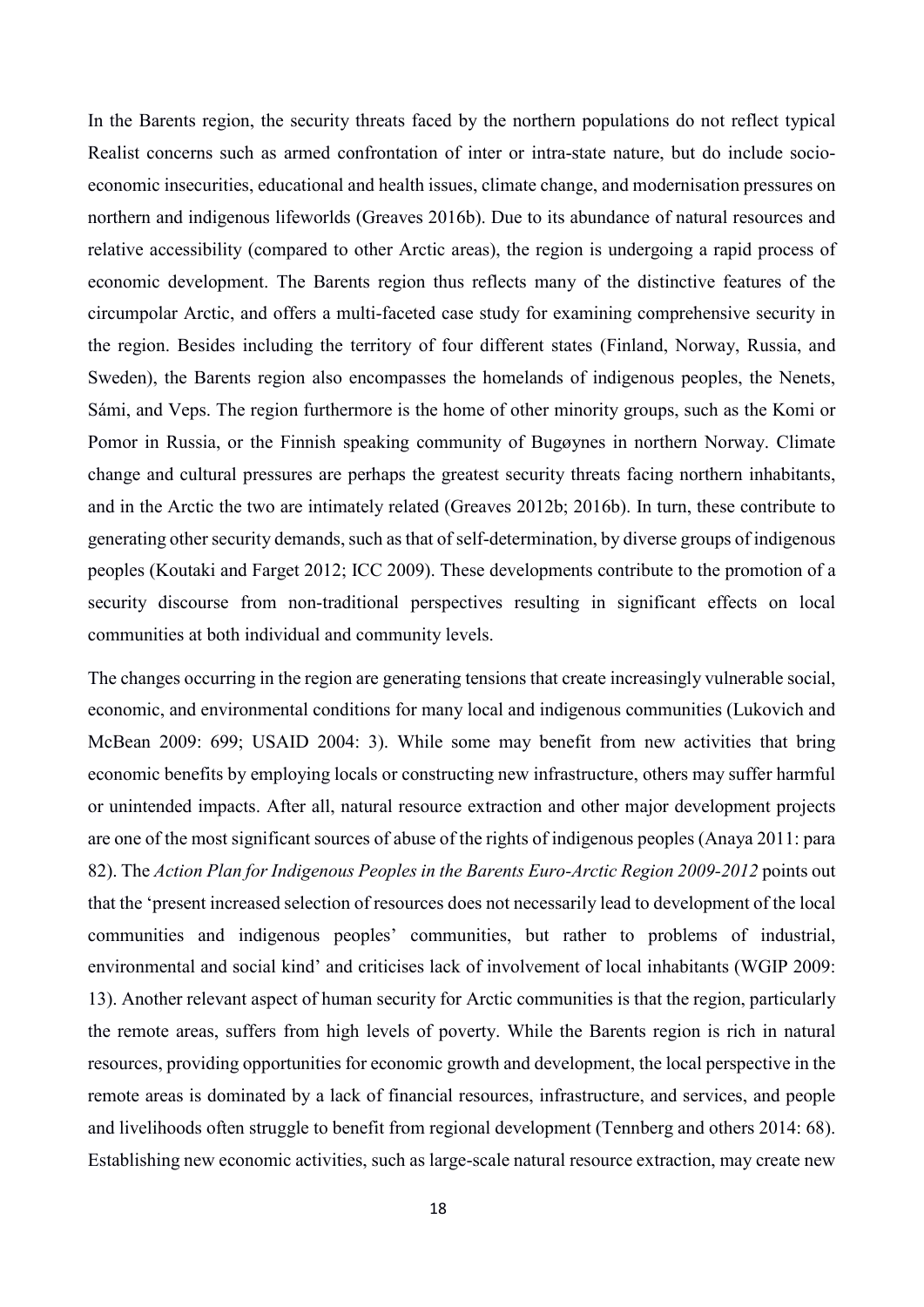job opportunities and lead to improved infrastructure, but may also hamper traditional or informal economies, which are still important for many northern inhabitants. For instance, activities such as mining or forestry increase competition over land use and decrease the availability of traditional foods such as berries, mushrooms, and animal products, which are important for meeting healthy dietary needs. Obstacles to accessing traditional food resources or their contamination from pollution also affect the safety and quality of traditional food chains (Letchera and others 2010). Imported food that is heavily processed and less healthy may contribute to various health-related risks for communities in the North (Hedlund and others 2014; Jorgenson and Kue 2008: 291).

The impacts of ongoing developments not only affect the continuance of traditional livelihoods but can also be considered as a transformation of a group's identity, resulting in a threat to the societal security. For instance, reindeer-herding practices are an important cultural marker and a common means of subsistence for many Sámi people in Fennoscandia (Aarsæther and others 2004: 136). Although the right to practice reindeer herding is not an exclusive right to Sámi in all four Barents countries, the practice is regarded as an emblem of Sámi identity (Seurujärvi-Kari and others 1997: 21). The practice has also been a typical cultural feature and essential part of other indigenous cultures in northern Eurasia like for the Nenets' (Pennanen 2002: 60). Due to climate change, reindeer herding is becoming less and less resilient (Magga and others 2011), and the amount of grazing land has gradually shrunk due to new forms of land use (Koivurova and others 2015: 13). A loss of herding traditions would ultimately also affect the communal identity of these peoples since language, cultural artefacts, and spirituality are closely linked to reindeer herding activities (Pennanen and Näkkäläjärvi 2002). For many coastal Sámi, fishing has equal importance as reindeer herding activities to the inland Sámi, but is also becoming increasingly difficult as commercial fisheries extend further north because of more accessible waters (ACIA 2005: 696, 699–701). But also near shore mining activities and their related discharges endanger the fishing grounds of coastal communities, as it is for example the case in the Kvalsund municipality in Norway, where protests of the local Sámi against a new mining project remained unsuccessful. While outmigration already weakened the Sámi identity, this new threat to local fisheries may increase the trend (Koivurova and others 2015: 31). Even inland fisheries, such as salmon fishing, have become threatened due to growing interest from outside actors. For example, the Tana river valley, located between Norway and Finland and being the home of Sámi people on both sides of the border, is increasingly attracting tourists for salmon fishing, and today over one fourth of the fish is harvested by tourists (Tana River Fish Management no date).

While informal economic activities, such as hunting, herding, fishing, or berry picking are an important part of northern livelihoods for indigenous as well as non-indigenous peoples, indigenous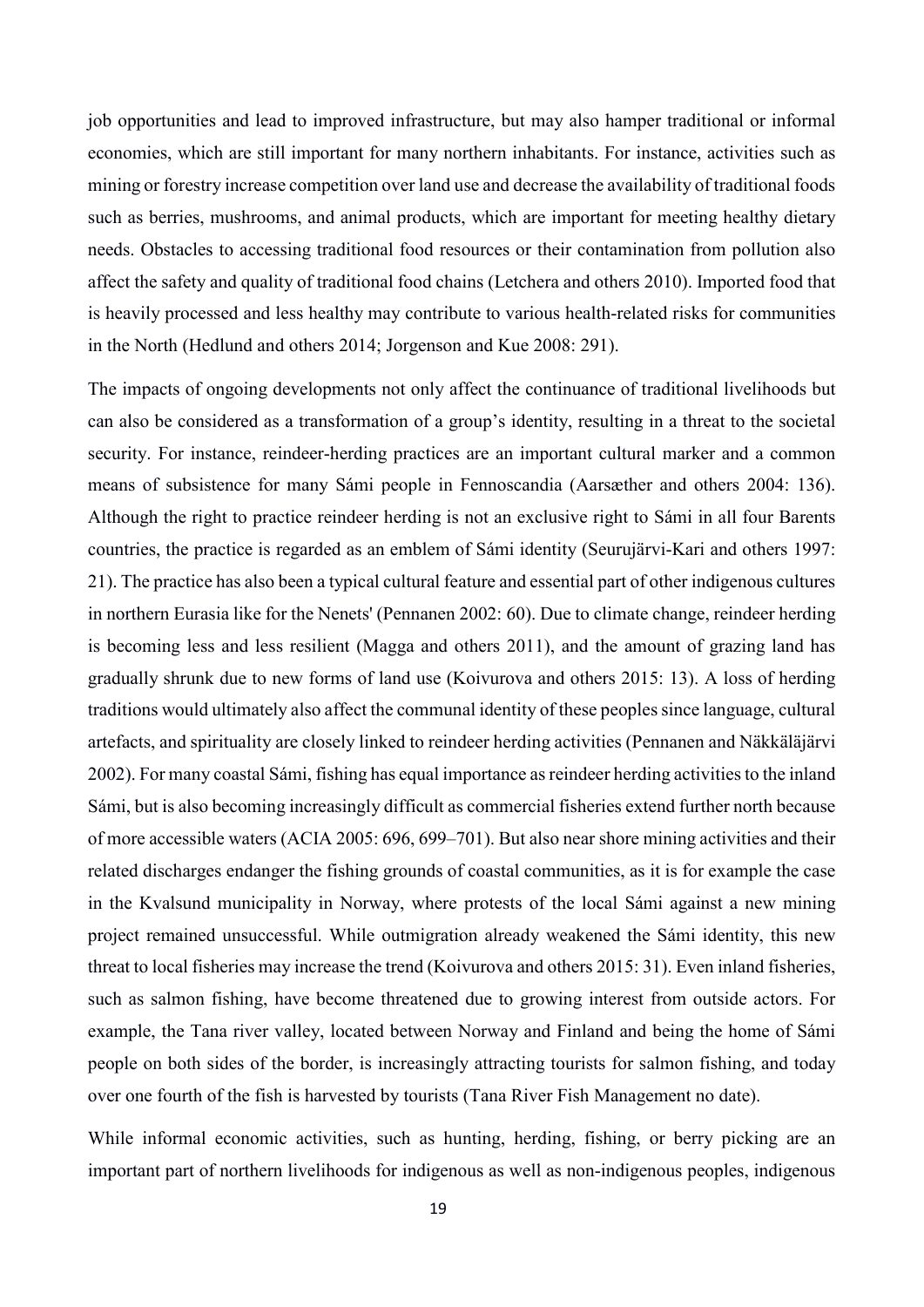cultures are more vulnerable. In this respect, indigenous peoples are more vulnerable to threats to their societal security, because their spiritual and cultural systems are based on a close connection to the land and the practice of hunting on it. Whereas, non-indigenous people may also depend on hunting for food, they are affected differently by environmental changes because the land and their relationship to it does not form part of their collective identity or sense of self in the same way as for indigenous peoples (Greaves 2012b). As minorities across the region and within their respective states, 'the preservation of indigenous culture is the paramount security issue from the perspective of Arctic indigenous groups themselves' (Exner-Pirot 2012: 4).

Drawing on indigenous cultural resources in framing understandings of security is also appropriate because these resources potentially allow a more holistic and comprehensive understanding of the issues. This can be seen, for example, in relation to environmental pressures, where indigenous data, in the form of historical memory of climate patterns and change and its impact (often called Traditional Knowledge), can complement data derived from scientific practices, as for example in the Arctic Climate Impact Assessment (ACIA 2005; see also Martello 2008). A holistic approach to the relationship between environmental security and other security sectors is also encouraged by indigenous understandings of 'the deep interconnection between human beings and other elements of creation' (Alfred 1999: 60).

A non-traditional security framework is also able to account for threats perceived differently by nonindigenous Arctic inhabitants. They, too, live in relatively fragile communities that are affected by many of the same socio-economic and socio-political trends and challenges affecting indigenous peoples. Although the languages and cultures of non-indigenous northerners are less likely to be affected by these changes, they do have to adapt to the changes that economic development, evolving demographics, and climate change are bringing to the region. Besides helping identify and address challenges common to all northerners, human security could help identify possible areas where the realities for non-indigenous peoples and indigenous peoples differ, thus supporting the development and implementation of targeted policies.

Clearly, non-traditional security challenges are often interconnected and mutually constitutive. For example, environmental hazards threaten the maintenance of indigenous cultures, which is a form of community security: pollution contaminates traditional food supplies that affect food security, further threatening people's health security; and reduced or thinner ice leads to behavioural changes in animal patterns, resulting in changing ecosystems for both humans and animals. Chronic societal problems such as unemployment, domestic violence, alcoholism, and substance abuse can also contribute to human insecurity when their effects become severe or widespread enough to affect the fabric of entire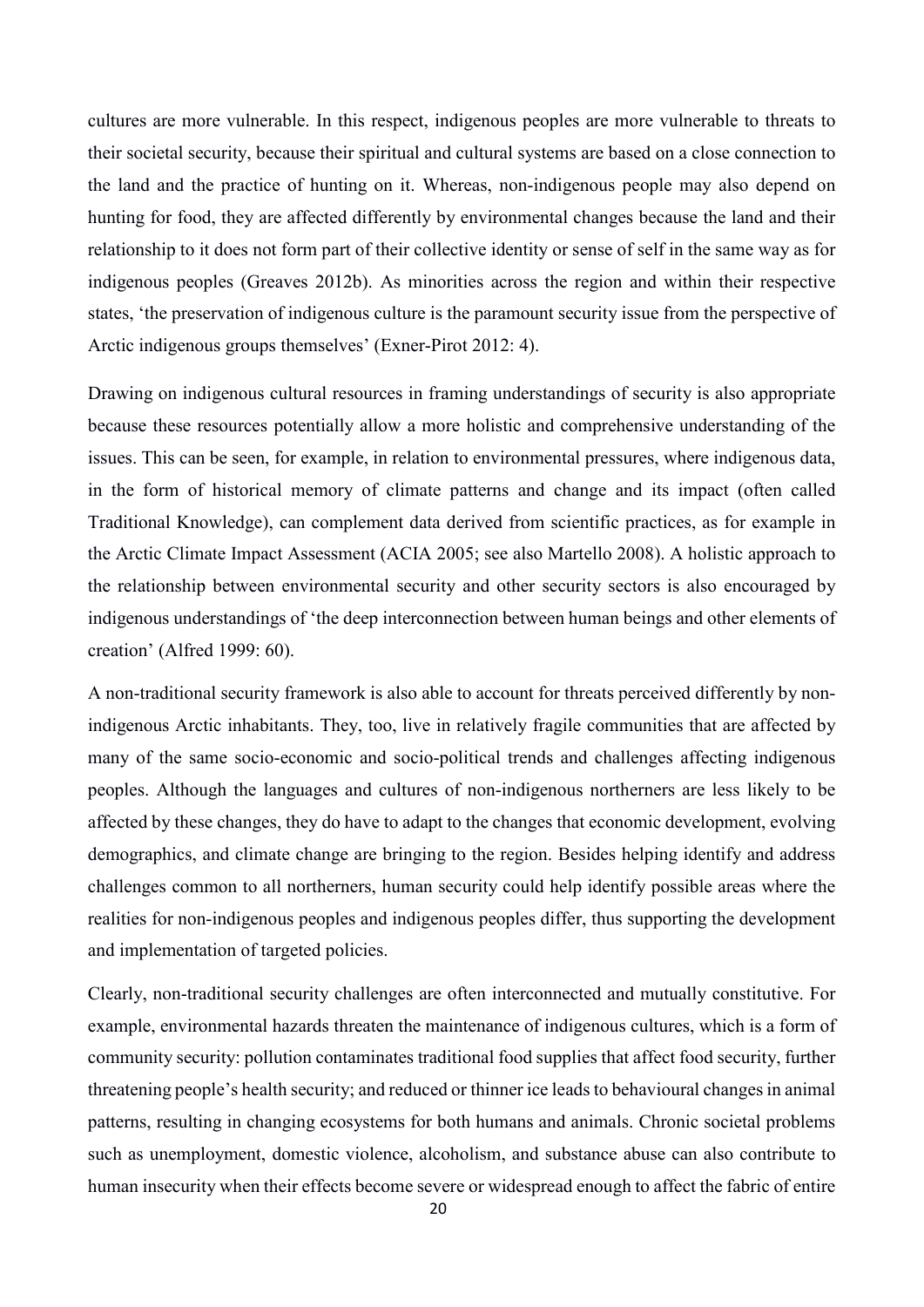communities. Consequently, threats to human security not only endanger the well-being of individuals, but the viability of whole communities, and thus the capability to preserve the essential conditions for societies' survival. Simultaneously, one aspect of security can undermine another, making the pursuit of security a contradictory exercise. Thus, it is important to emphasise the question of how security is perceived, and how perceptions of security can be changed so that certain practices or institutions believed to provide one form of security can be altered to achieve another form of security.

#### **Human security as a promotional tool for societal security in the Arctic**

A great virtue of the human security approach is precisely the feature for which it is most criticised: its breadth and flexibility. This flexibility is crucial because human security issues in the Arctic are multi-faceted and include dimensions that have not always been prioritised even within the human security literature. Moreover, a narrow definition of security or human security would fail to address most of the threats that challenge Arctic populations (Exner-Pirot 2012: 3).

But the breadth of the human security concept is also problematic. Security is an essentially contested concept, meaning its definition will always be debated in the same way as terms like 'order', 'justice', and 'freedom' (Smith 2005). This does not mean that security can mean anything, but it does mean that it is useful and understandable only in relation to other ideas and to the time and circumstances to which it is being applied (Bain 2006). The human security approach has particular advantages and virtues for analysing a range of issues facing the Arctic region and its peoples, but is ultimately as much a normative project as it is an epistemological instrument, with value for addressing issues that might otherwise be ignored or underestimated by policymakers.

The question of what exactly we mean by security is important in another sense, where again the human security approach has advantages over alternative conceptualisations. For human beings, life is about more than simple survival. Humans live in complex social organisations, devise elaborate belief systems, and aspire to a certain quality of life, not just a certain quantity of necessities. These 'psycho-social' needs reflect the reality that individuals not only have material needs for basic survival, but also non-material requirements for identity, participation and autonomy. They also need a satisfactory relationship with time, 'an acceptance of the past and a positive grasp of the future' (Tadjbakhsh and Chenoy 2007: 44). Consequently, security as a concept can neither meaningfully be applied only to individuals nor to states, but must consider the relationship between individuals and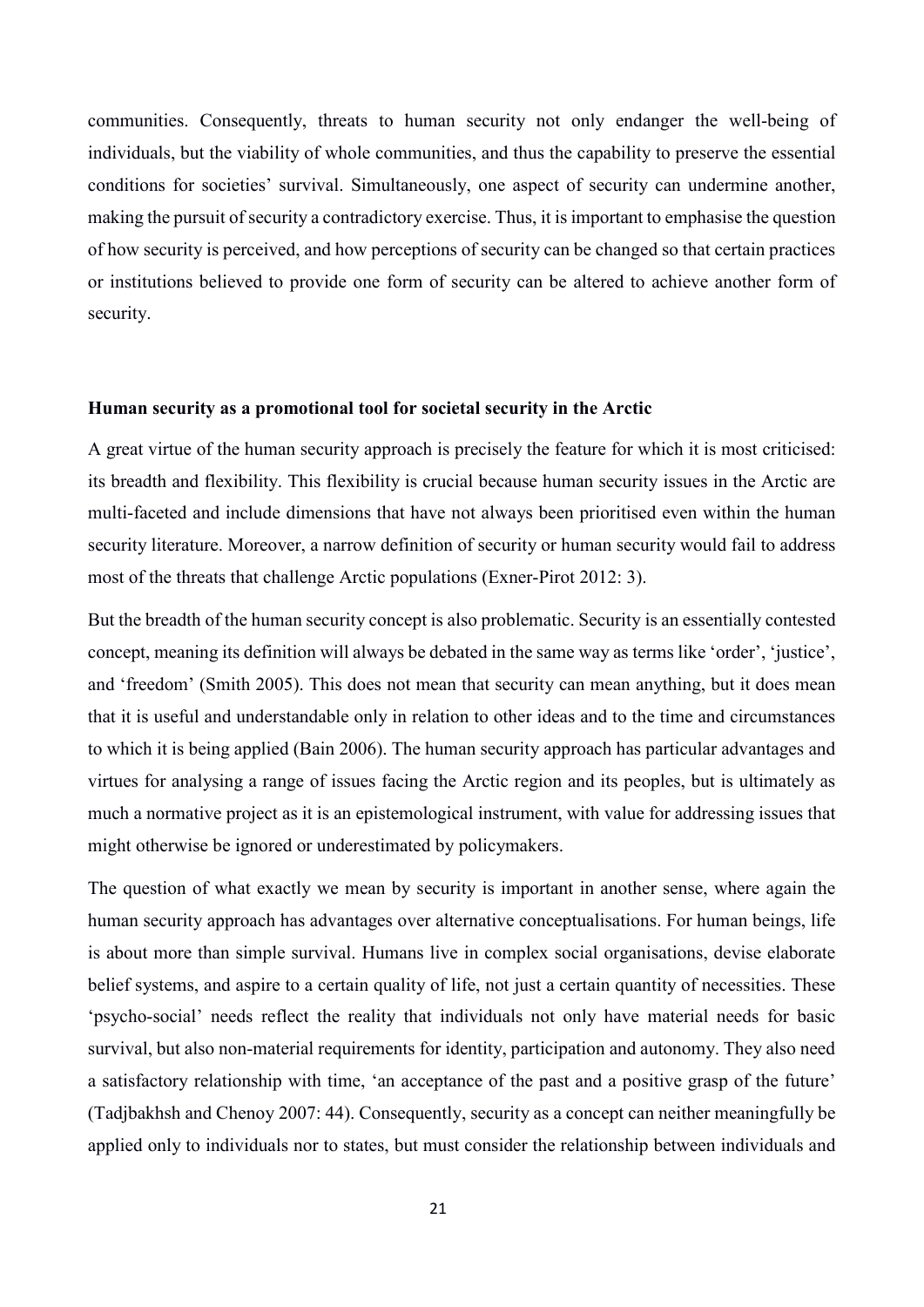the communities they are embedded in, whether or not the boundaries of these communities are congruent with that of a sovereign state.

While human security has often focused on the individual, Arctic inhabitants generally assess their identities and understand the security problems facing them in terms of their community. Thus, it is the individual within the community or the community itself that is the key referent object for Arctic security, and threats are as much cultural and environmental as they are economic and political. Consequently, a comprehensive approach to security should not only focus on individual well-being, but must also take account of threats affecting the bonds that connect human collectivities, since 'most people derive security from their membership in a group [..] that can provide a cultural identity and a reassuring set of values' (UNDP 1994: 31). These bonds of common identity have been described by the Copenhagen School as 'societal security', which, aside from military, environmental, economic, and political security, forms one of the main sectors that Buzan and others (1998) defined for their security framework. They define societal security as 'the ability of a society to persist under changing conditions and possible and actual threats. More specifically, it is about the sustainability, within acceptable conditions for evolution, of traditional patterns of language, culture, association, and religious and national identity and custom' (Wæver and others 1993: 23). Thus, 'society', or the collective identity of a distinct group of people, is the referent object to be protected (Buzan and others 1998).

Societal security represents a key dimension of the broader human security agenda within the Barents region. While the two understandings of security can be distinguished from each other (Thiel 2007: 5), in practice, in the Barents region they are fundamentally inter-related. Wæver and others argue that threats to societal security, understood as threats to collective identity, reflect factors ranging from 'the suppression of its expression, to interference with its ability to reproduce' (1993: 21). For the original population of the Barents region, while societal insecurity clearly exists in the former sense of threats to the survival of distinctive cultural practices and to some communities also in regard of language, these cannot be separated from the broader human security problems which threaten the societies 'ability to reproduce' itself. This is true both in a general sense, as with economic or healthcare deficiencies that encourage out-migration, but also in a specific sense, for example as environmental changes and the evolution of economic activities threaten cultural identifiers such as the Sámi reindeer herding and fisheries.

We argue that human security as an analytical framework provides a useful tool for promoting societal security in the Arctic. This reflects our view that 'security' has different inherent meanings; in this case, human security provides an analytical and policy tool that can be used to promote a certain kind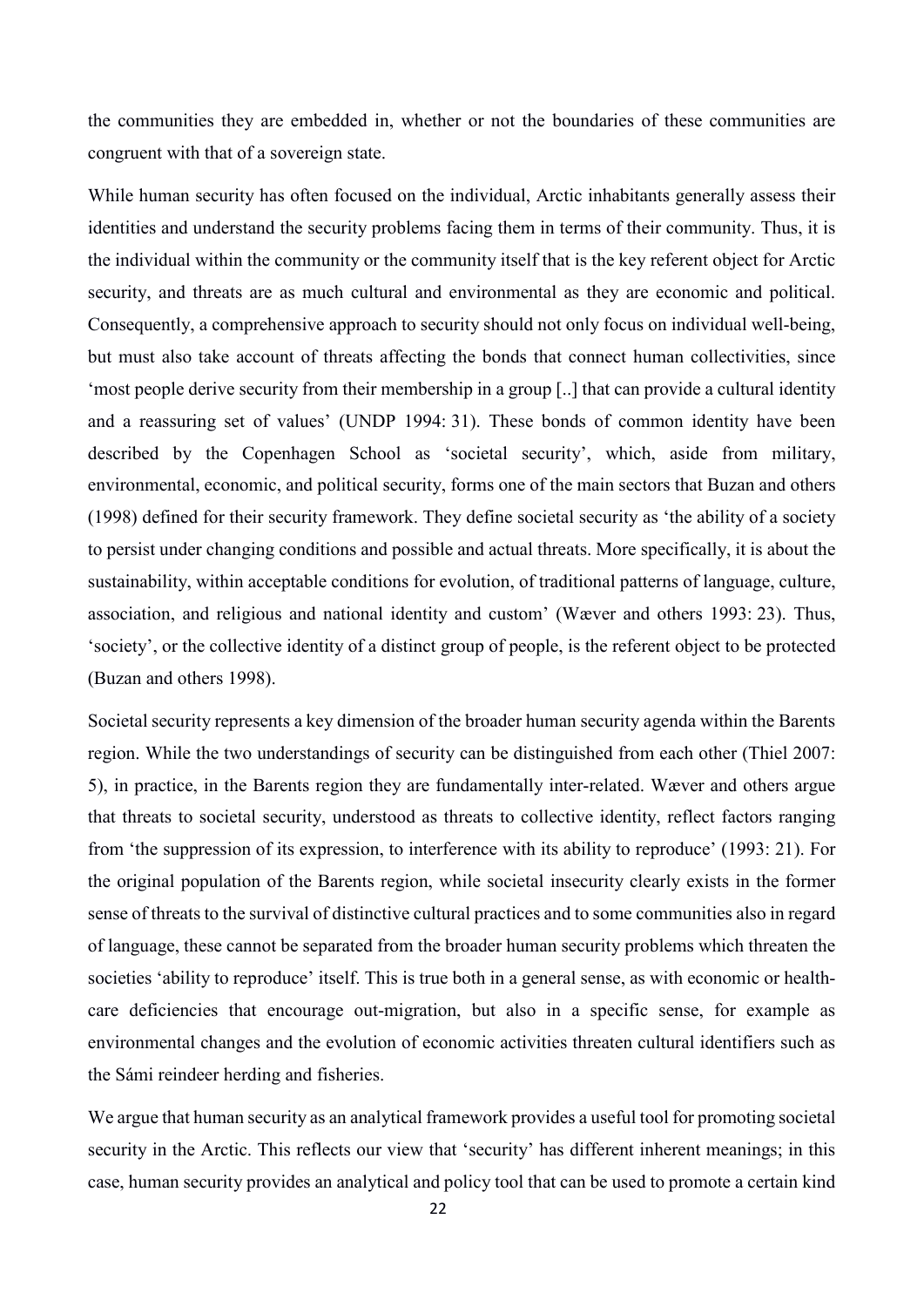of security as a public good that can be experienced in tangible and ideational ways by actual groups of people. The communal identities of Arctic residents provide a valuable example because they have undergone substantial change over a relatively short period of time in recent decades, and continue to experience significant and increasing pressures from the combined effects of economic disruption and modernisation, colonisation, and human-caused environmental change. Arctic peoples, particularly indigenous peoples, are distinct from even their fellow citizens who do not inhabit the Arctic, and have strongly developed senses of their unique collective identities (for examples see Saugestad 2012; Sabin 2014). Their identities are what make them specific peoples; to undermine the basis of those collective identities is thus to undermine the foundation of Arctic peoples' shared experiences. Quite simply, the loss of their identities threatens their existence as distinct communities.

Linking societal security and human security makes it possible to analyse those identities and the specific threats they are experiencing while avoiding discussing particular groups or societies in monolithic terms. For example, in discussing the threats to cultural security facing Sámi people, it is important to understand that among Sámi there are wide variations in terms of the kinds of threats considered most critical, and their level of resilience in facing them. The Sámi language is threatened, but it is not a single language, but rather a group of related ones, and some of the languages are in far more critical conditions than others. Similarly, the interests of reindeer herding Sámi are not necessarily the same as those of coastal Sámi. Nor are the positions of the Sámi within the states they inhabit politically or economically identical. The conditions of Sámi vary significantly across Norway, Sweden, Finland, and Russia, and Sámi in urban areas face different challenges to their culture and identity as reindeer herders in rural regions. Such distinctions are crucial for an effective overall analysis of human security in the Arctic.

Despite the criticism attracted by the concept of human security, our argument is that human security can and should be understood as the security of individuals within communities. Human security can therefore be used at the analytical level to promote security, including societal security, for example by supporting the identification of issues and self-identified threats affecting Arctic communities. If the general well-being of individuals is not achieved, it would be difficult to argue that such wellbeing is achieved at the community level or above (for example at the state). Addressing human security issues means nothing less than promoting traditional and non-traditional security at all its levels.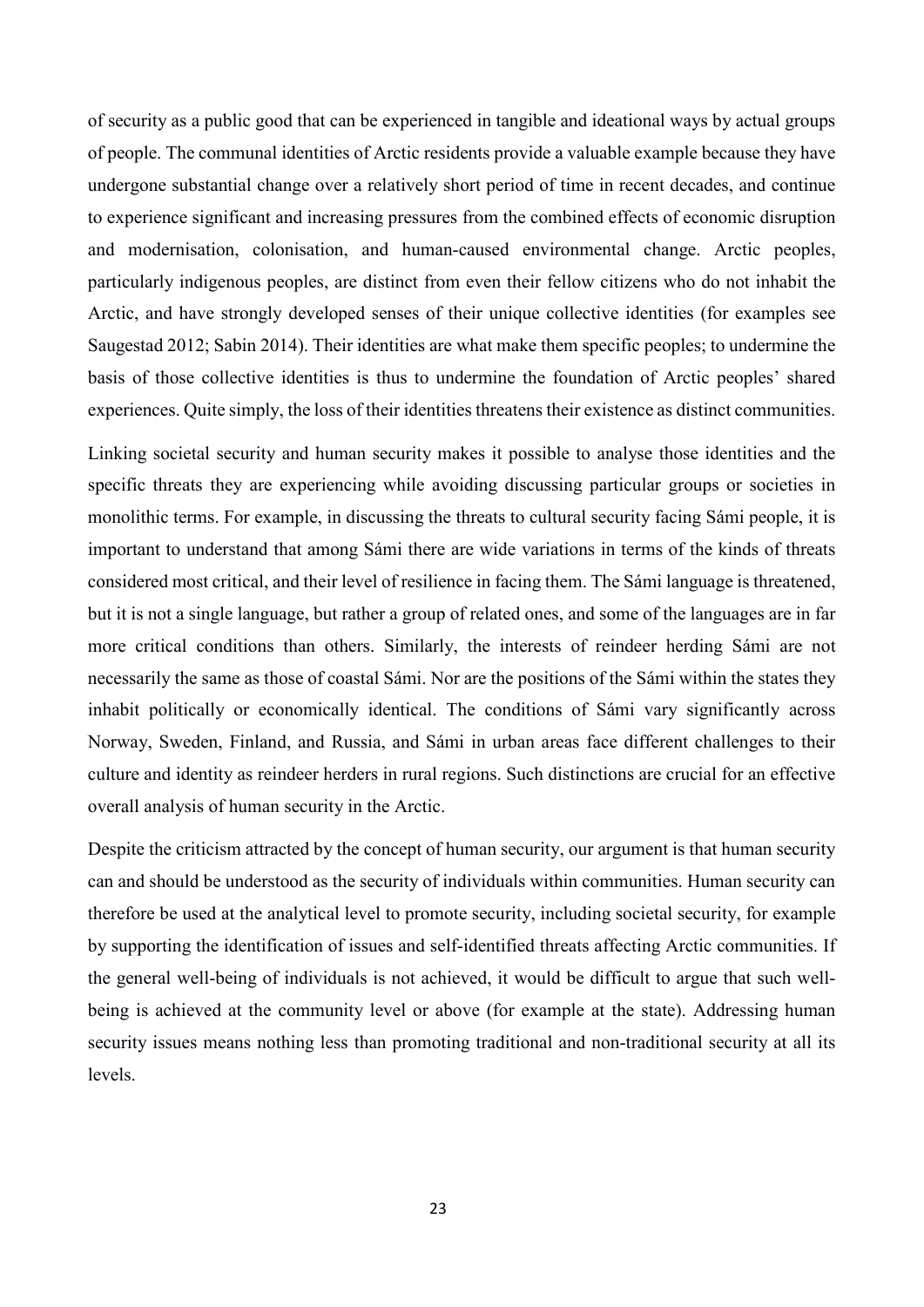# **Conclusions**

During the Cold War, Security Studies focused on military and political threats to states as referent objects and, in this regard, the Arctic was seen as a potential theatre of inter-state conflict. Since the 1990s, more comprehensive approaches, such as human security, have offered a broader understanding of the concept of security that has both challenged and complemented traditional theories. While criticism of traditional security studies helped to widen the discourse of security, the end of the Cold War also led to decreased tensions between the East and West blocs. This had significant implications for the Arctic, allowing the Arctic states to establish limited, but growing, regional cooperation through institutions such as the Arctic Council or the Barents Cooperation.

Nonetheless, popular and official security discourses on the Arctic still tend to focus on state-centric security issues, ignoring or downplaying the wants and fears of Arctic residents. However, increasing industrial activities due to resource extraction impact the livelihoods of Arctic populations, which are also challenged by other environmental and socio-economic changes. Studying Arctic security solely from a traditional perspective ignores a majority of threats and insecurities facing people in the Arctic, both indigenous and non-indigenous. One of the results of ignoring or downplaying non-traditional security issues is that Arctic populations become passive actors when it comes to what they perceive to threaten their own security.

The concept of human security offers a more comprehensive approach to Security Studies that places people and communities as the referent objects of security analysis. The 1994 UNDP report's seven interrelated dimensions of human security (economic, food, health, environment, personal, community and political security) have proven useful for many academic disciplines; the report has influenced international legal frameworks, International Relations and Political Science, and informed the core of the international development agenda. Thus, the concept of human security offers a useful framework for analysing and identifying a wide range of threats and challenges the Arctic population is facing, but ultimately it is a normative project as well as an epistemological instrument. The use of human security to identify, analyse and provide applicable knowledge to academic and policy-making communities allows for a broadened and case-relevant understanding of security from multi-, and cross-disciplinary angles. As discussed above, the Arctic is a low-conflict zone where security challenges emerge from climate change, fast and resource-targeted economic development, environmental issues, or limited political participation of local and in particular indigenous communities. These changes affect not only the environmental and socio-demographic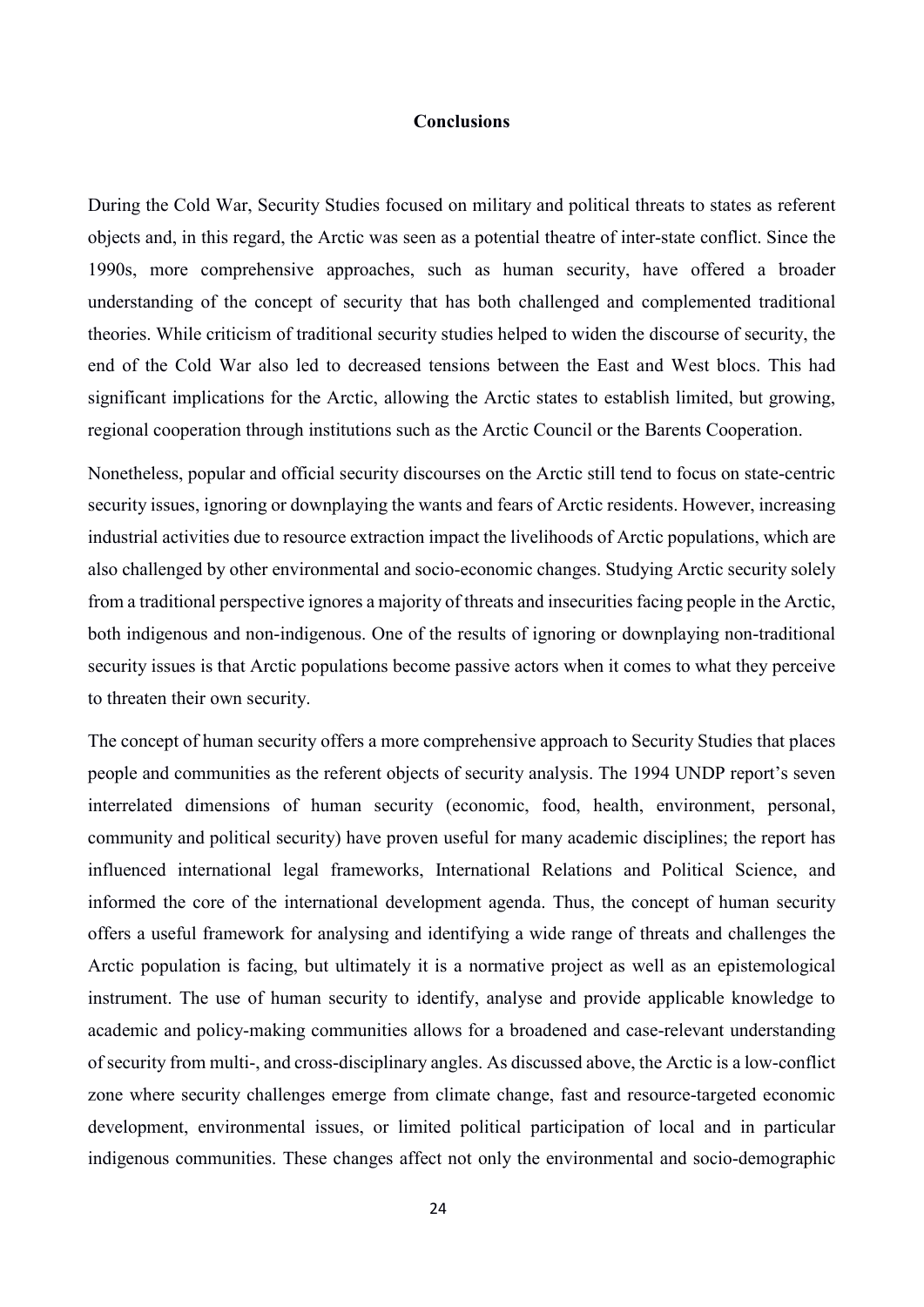realities of the Arctic, but also present potential challenges to traditional livelihoods, languages, identities and cultures.

In the end, security is not an individual property but a relationship between individuals and the communities in which they are embedded and from which they obtain their identities, whether or not the community is a sovereign state. In this account, human life is not only about simple survival, but people's struggle for forms of well-being that includes their 'psycho-social' needs. Consequently, the key referent object of a meaningful and comprehensive security approach has to be the individual within its community. Human security is a useful analytical tool for identifying challenges and threats to people because it is embedded with certain assumptions about the protection of ideas and values, of dignity and solidarity, as well as lives and social structures. It is able both to reflect the 'narrow' human security approach (freedom from physical threats), and the 'broader' approach, more obviously appropriate for the Arctic, which seeks to protect 'the vital core of all human lives in ways that enhance human freedoms and human fulfillment' and 'to empower [people] to act on their own behalf' (CHS 2003: 2, 4). To the extent that security is about ensuring human development (Young and Einarsson 2004), we argue that promotion of human security also promotes security at the societal level. Our point therefore is that enforcing the concept of human security as an analytical tool helps to identify the particular challenges and threats that face a community, and enlarges the number of actors able to participate security-related discourses. If properly employed, human security can support the promotion of societal security and the development and implementation of policies that address the wants and fears of Arctic peoples.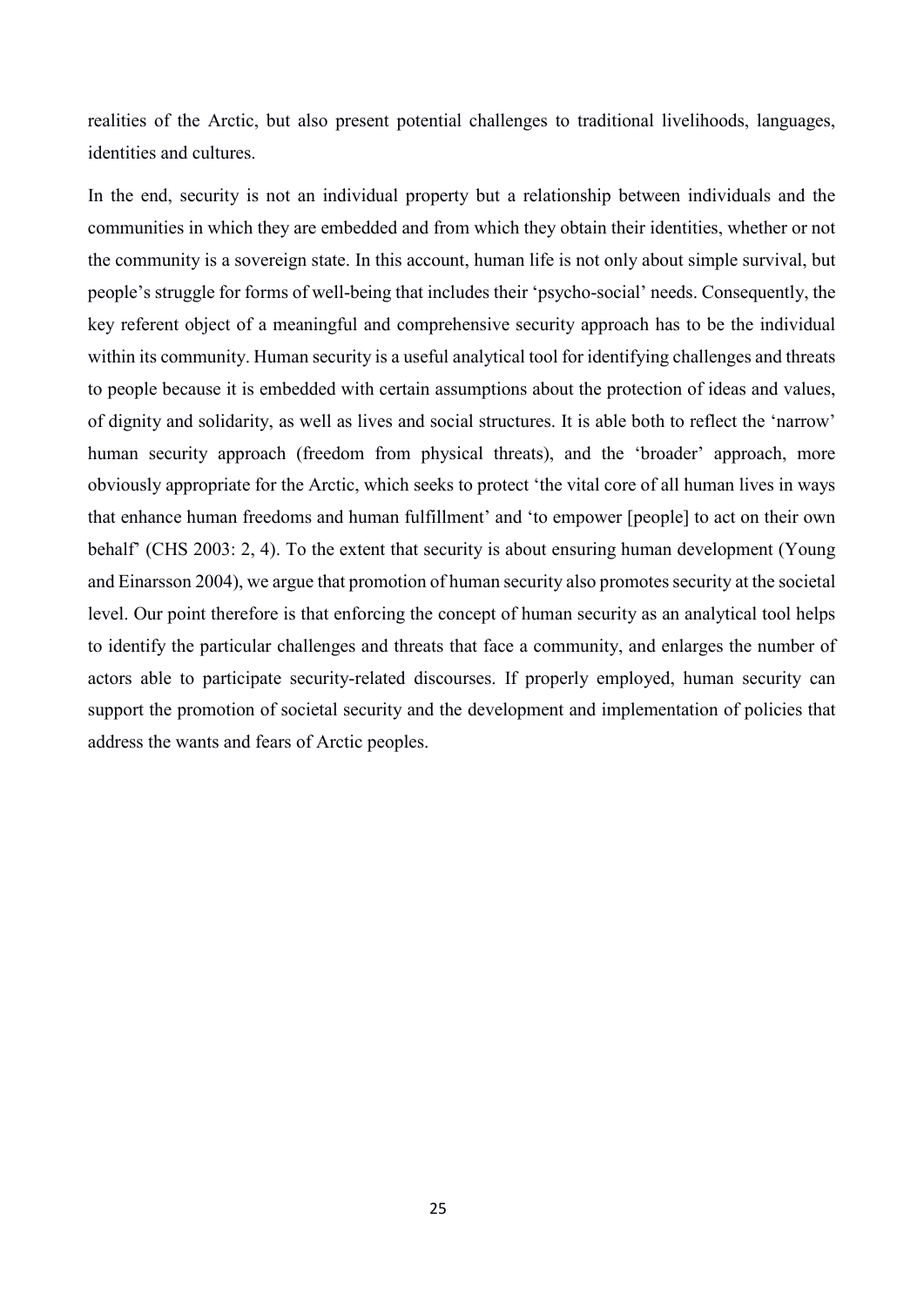#### **List of references**

- ACIA. 2005. *Arctic climate impact assessmen*t. New York: Cambridge University Press.
- Acharya, A. 2001. Human security: east versus west. *International Journal* 56(3): 442–460.
- Adler E. and M. Barnett (editors). 1998. *Security communities.* Cambridge: Cambridge University Press.
- African Union. 2005. *The common African position on the proposed reform of the United Nations: the Ezulwini Consensus*. URL: http://www.responsibilitytoprotect.org/files/AU\_Ezulwini%20Consensus.pdf (accessed 20 May 2015)
- Agius, C. 2013. Social constructivism. In: Collins, A. (editor). *Contemporary security studies*. Oxford: Oxford University Press: 70–86.
- AHDR. 2004. *Arctic human development report*. Akureyri: Stefansson Arctic Institute.
- AHDR. 2014. *Arctic human development report regional processes and global linkages* (AHDR). TemaNord2014: 567, Copenhagen, Nordic Council of Ministers.
- Alfred, T. 1999. *Power, peace, righteousness: an indigenous manifesto*. Don Mills, Ontario: Oxford University Press.
- Anaya, S. J. 2011. Report on extractive industries operating within or near indigenous territories. *Report to the Human Rights Council*, 11 July 2011, A/HRC/18/35.
- Annan, K. 2000. *Secretary-general salutes international workshop on human security in Mongolia*, SG/SM/7382 URL:<http://www.un.org/press/en/2000/20000508.sgsm7382.doc.html>(accessed 15 June 2015)
- Aarsæther, N., L. Riabova and J.O. Bærenholdt. 2004. Community viability. In: *AHDR (Arctic human development report)*. Akureyri: Stefansson Arctic Institute: 139–154.
- Bain, W. 2006. Introduction. In: Bain, W. (editor). *The empire of security and the safety of the People*, London, Routledge.
- Baldwin, D.A. 1997. The concept of security. *Review of International Studies* 23(1): 5–26.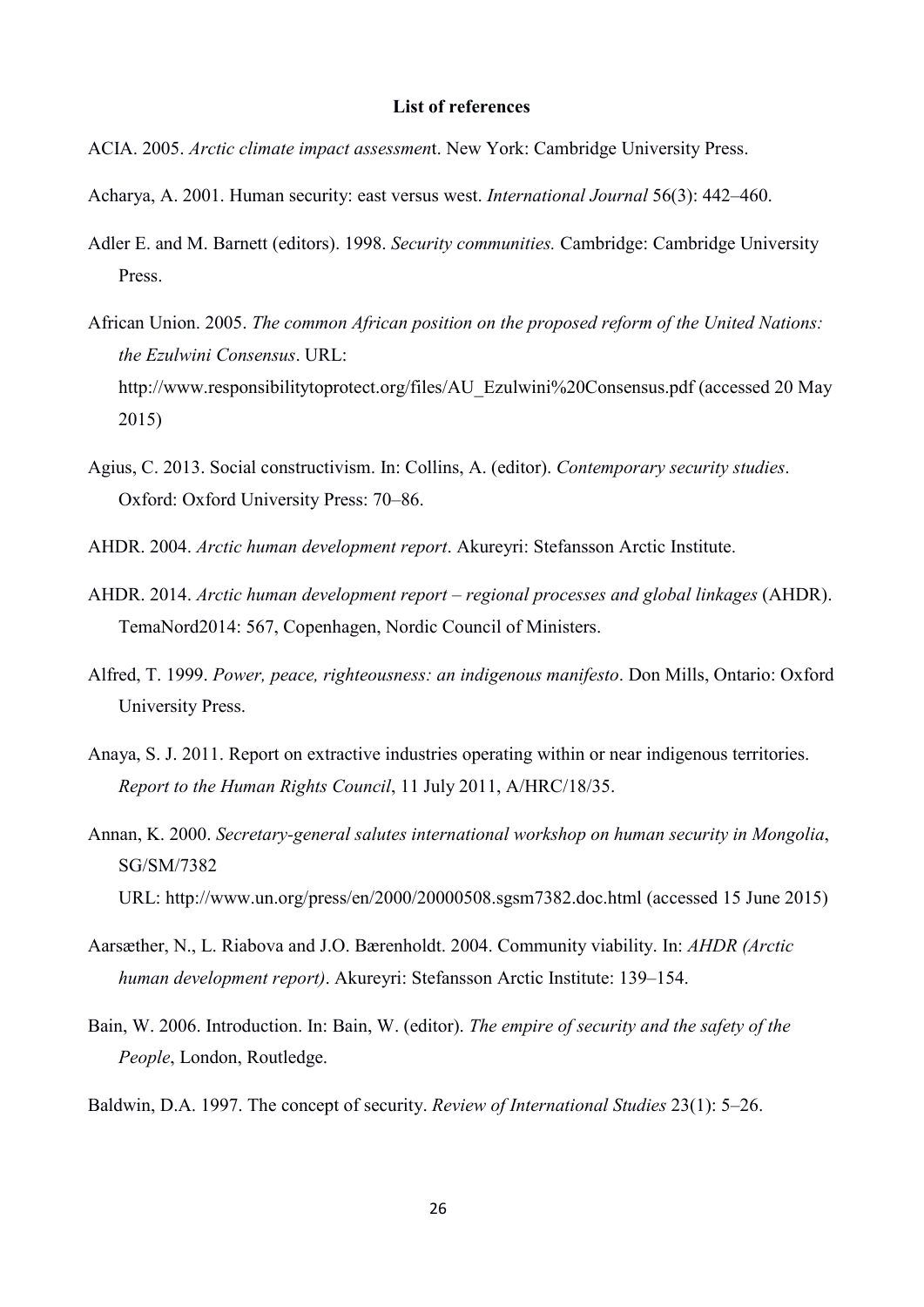- Behringer, R.M. 2005. Middle power leadership on the human security agenda. *Cooperation and Conflict* 40(3): 305–342.
- Berkman, P.A. and A.N. Vylegzhanin. 2013. Building common interests in the Arctic Ocean. In: Berkman, P.A. and A.N. Vylegzhanin (editors). *Environmental security in the Arctic Ocean*. NATO Science for Peace and Security Series C, Environmental Security: 371–404.
- Biersteker, T. J. and C. Weber (editors). 1996. *State sovereignty as social construct.* Cambridge: Cambridge University Press.
- Bigo D. 2013. International political sociology. In Williams, P. D. (editor). *Security studies: an introduction.* New Work: Routledge: 116–130.
- Booth, K. 1991. Security and emancipation. *Review of International Studies* 17(4): 313–326.
- Booth K. (editor). 2005. *Critical security studies and world politics.* Boulder: Lynne Rienner.
- Buzan, B. 1983. *People, states and fear: the national security problem in international relations.* London: Wheatsheaf.
- Buzan, B. 2004. A reductionist, idealistic notion that adds little analytical value. *Security Dialogue* 35(3): 369–370.
- Buzan, B., O. Wæver and J. De Wilde. 1998. *Security: a new framework for analysis.* London: Lynne Rienner.
- Buzan, B. and L. Hansen. 2009. *The evolution of international security studies*. Cambridge: Cambridge University Press.
- Byers, M. 2010. *Who owns the Arctic? Understanding sovereignty disputes in the north.* Vancouver: Douglas & McIntyre Publishers.
- Centre for Security Studies (CSS). 2011. Human security: Genesis, debates, trends. *CSS analysis in security policy* No. 90 (March 2011). URL: http:/[/www.css.ethz.ch/publications/pdfs/CSS-Analysis-90-EN.pdf](http://www.css.ethz.ch/publications/pdfs/CSS-Analysis-90-EN.pdf) (accessed 12 June 2015)
- Chandler, D. 2008. Human security: the dog that didn't bark. *Security Dialogue* 39(4): 427–438.

Commission on Human Security (CHS). 2003. *Human Security Now.* New York, United Nations.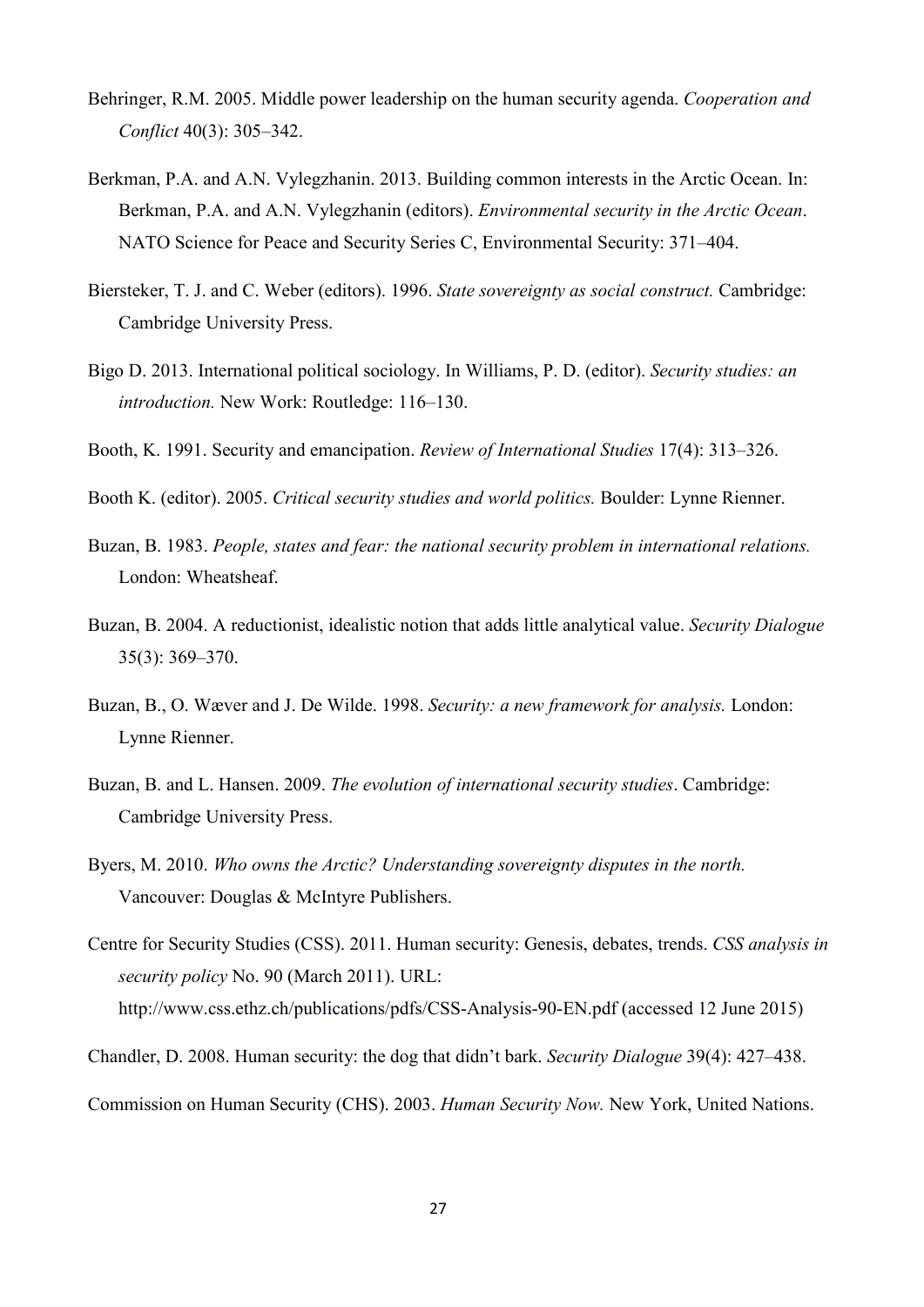Collins, A. 2013. *Contemporary security studies*. Oxford: Oxford University Press.

- Deiter C. and D. Rude. 2005. *Human security and aboriginal women in Canada*. Ottawa: Status of Women Canada.
- Duffield, M. and N. Waddel. 2006. Securing humans in a dangerous world. *International Politics*  43: 1–23.
- Easterlin, R.A. 2010. Well-being, front and center: a note on the Sarkozy report. *Population and Development Review* 36(1): 119–124.
- Exner-Pirot, H. 2012. Human security in the Arctic: the foundation of regional cooperation. *Working Papers on Arctic Security* No 1. Munk School of Global Affairs, University of Toronto.
- Fehl, C. 2004. Explaining the international criminal court: a 'practice test' for rationalist and constructivist approaches. *European Journal of International Relations* 10(3): 357–394.
- Floyd, R. 2007. Human security and the Copenhagen school's securitization approach: conceptualizing human security as a securitizing move. *Human Security Journal* 5(1): 38–49.
- Gasper, D. 2014. Human security: from definitions to investigating a discourse. In: Martin M. and T. Owen (editors). *Routledge Handbook of Human Security*. London and New York: Routledge: 28–42.
- Greaves, W. 2012a. For whom, from what? Canada's Arctic Policy and the Narrowing of Human Security. *International Journal* 67(1): 219–240.
- Greaves, W. 2012b. Insecurities of non-dominance: re-theorizing human security and environmental change in developed states. In: Schnurr M.A. and L.A. Swatuk (editors). *Natural resources and social conflict: towards critical environmental security*. New York: Palgrave: 63–82.
- Greaves, W. 2016a. Environment, identity, autonomy: Inuit perspectives on Arctic security. In: Hossain K. and A. Petrétei (editors). *Understanding the many faces of human security: perspectives of northern indigenous peoples*. Leiden and Boston: Brill Nijhoff: 35–55.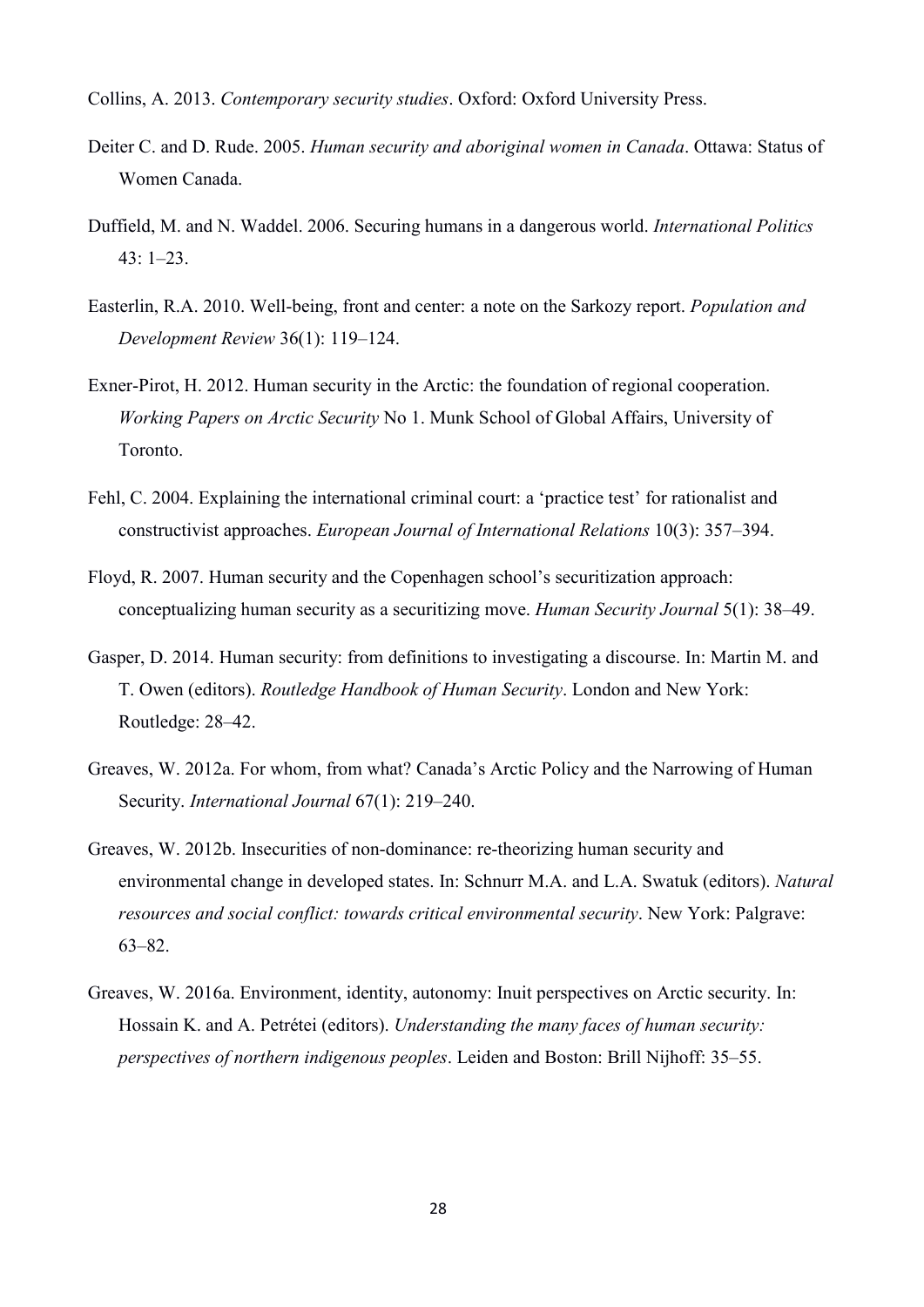- Greaves, W. 2016b. Arctic in/security and indigenous peoples: comparing Inuit in Canada and Sámi in Norway. Accepted by *Security Dialogue*, doi: 10.1177/0967010616665957.
- Griffiths, F. 2008. Not that good a fit? "Human security" and the Arctic. *Arctic security in the 21st Century*. Conference Report, April 2008. Vancouver: Simon Fraser University School for International Studies: 56–60.
- Hampson, F.O. 2013. Human security. In: Williams, P.D. (editor). *Security studies: an introduction*. New Work: Routledge: 229−243.
- Hampson, F.O., J. Daudelin, J. Hay, H. Reid and T. Martin. 2002. *Madness in the multitude: human security and world disorder.* Don Mills: Oxford University Press.
- Hastings, D.A. (2008, 2010): *Human security index.* URL:<http://www.humansecurityindex.org/> (accessed 15 June 2015)
- Hedlund, C., Y. Blomstedt and B. Schumann. 2014. Association between climatic factors and infectious diseases in the Arctic and subarctic region – A systematic review. *Global Health Action* 7: 24161−24176.
- Heininen, L. 2010. Globalization and security in the circumpolar north. In: Heininen L. and C. Southcott (editors). *Globalization of the Circumpolar North*. Fairbanks, University of Alaska Press: 221–264.
- Heininen, L. 2011. *Arctic strategies and policies. Inventory and comparative study*. Akureyri: The Northern Research Forum and University of Lapland Press.
- Heininen, L. 2013. 'Politicization' of the environment: environmental politics and security in the Circumpolar North. In: Zellen, B.S. (editor). *The fast-changing Arctic: rethinking Arctic security for a warmer world*. Calgary: University of Calgary Press: 35–55.
- Hilde, P.S. 2014. Armed forces and security challenges in the Arctic. In: Tamnes R. and K. Offerdal (editors). *Geopolitics and security in the Arctic. Regional dynamics in a global world.* New York: Routledge: 147–165.
- Hoogensen, G. and K. Stuvoy. 2006. Gender, resistance, and human security. *Security Dialogue*  37(2): 207–228.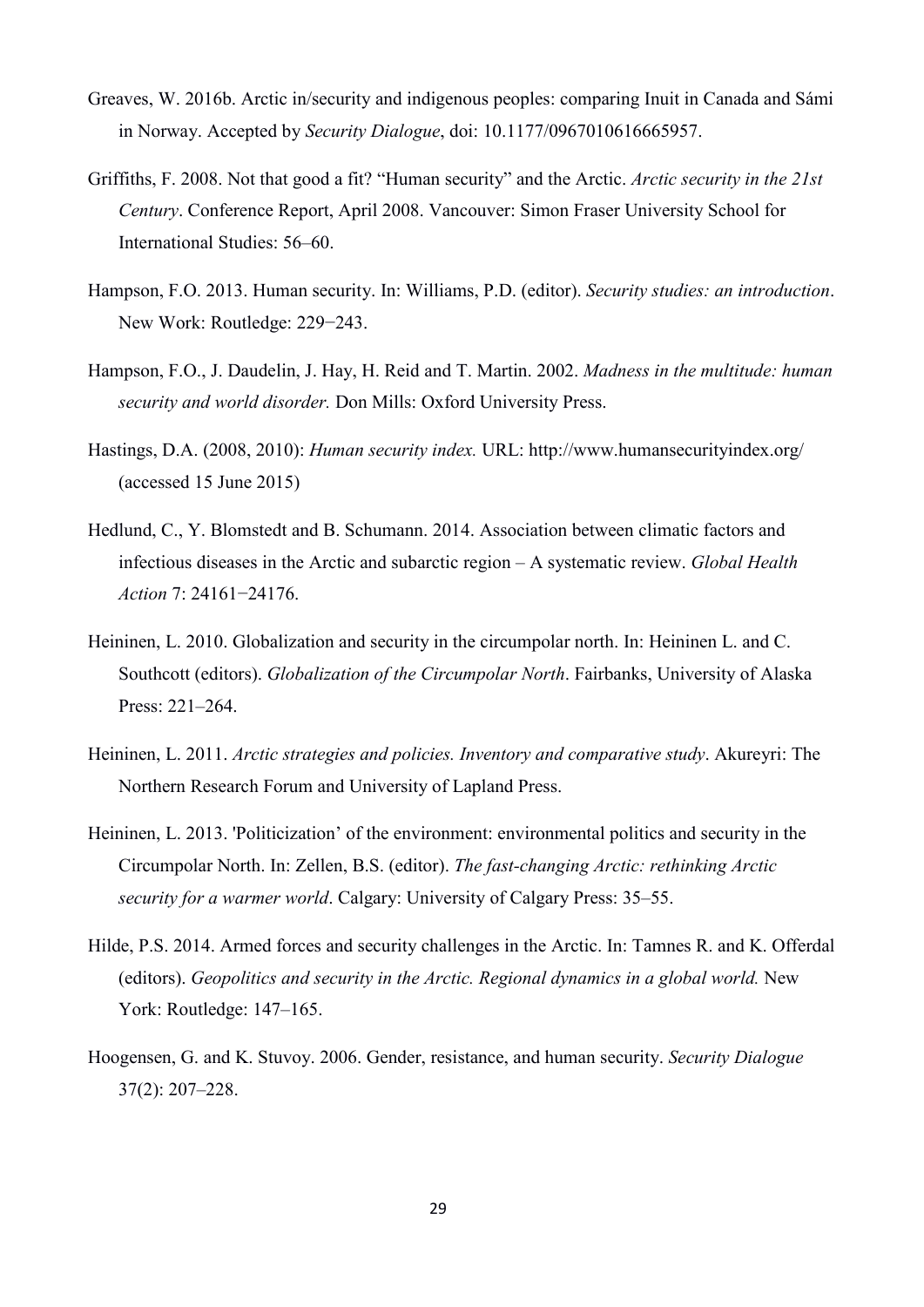- Hoogensen, G., D. Bazely, J. Christensen and others. 2009. Human security in the Arctic yes, it is relevant. *Journal of Human Security* 5: 1–10.
- Hoogensen Gjørv, G. 2012. Security by any other name: Negative security, positive security, and a multi-actor security approach. *Review of International Studies* 38(4): 835–859.
- Hoogensen Gjørv, G., D.R. Bazely, M. Goloviznina and A.J. Tanentzap (editors). 2014. *Environmental and Human Security in the Arctic*. New York: Routledge.
- Hossain, K. and A. Petrétei (editors). 2016. *Understanding the many faces of human security: perspectives of northern indigenous peoples*. Brill Academic Publisher.
- Ibrahim, M. 2005. The securitization of migration: a racial discourse. *International Migration*  43(5): 163–187
- Inuit Circumpolar Council (ICC). 2009. *A circumpolar Inuit declaration on sovereignty in the Arctic.* Nuuk: Inuit Circumpolar Council.
- Irlbacher-Fox, S., J. Price and E. Wilson Rowe. 2014. Women's participation in decision making: human security in the Canadian Arctic. In: Hoogensen Gjørv, G., D.R. Bazely, M. Goloviznina and A.J. Tanentzap (editors). *Environmental and Human Security in the Arctic*. New York: Routledge: 203–230.
- Jorgenson, M. and T.K. Young. 2008. Cardiovascular diseases, diabetes, and obesity. In: Young, T. K. and P. Bjerregaard (editors). *Health transitions in Arctic populations.* Toronto, Buffalo and London: University of Toronto Press: 291–307.
- Keohane, R.O. 1988. International institutions: Two approaches. *International Studies Quarterly* 32(4): 379–396.
- Keskitalo, C. 2004. The Arctic as an international region but for whom? In: Koivurova, T., T. Joona and R. Shnoro (editors). *Arctic governance*. Juridica Lapponica 29, Rovaniemi: Oy Sevenprint: 2–26.
- Kraska, J. (editor). 2011. *Arctic security in an age of climate change*. Cambridge: Cambridge University Press.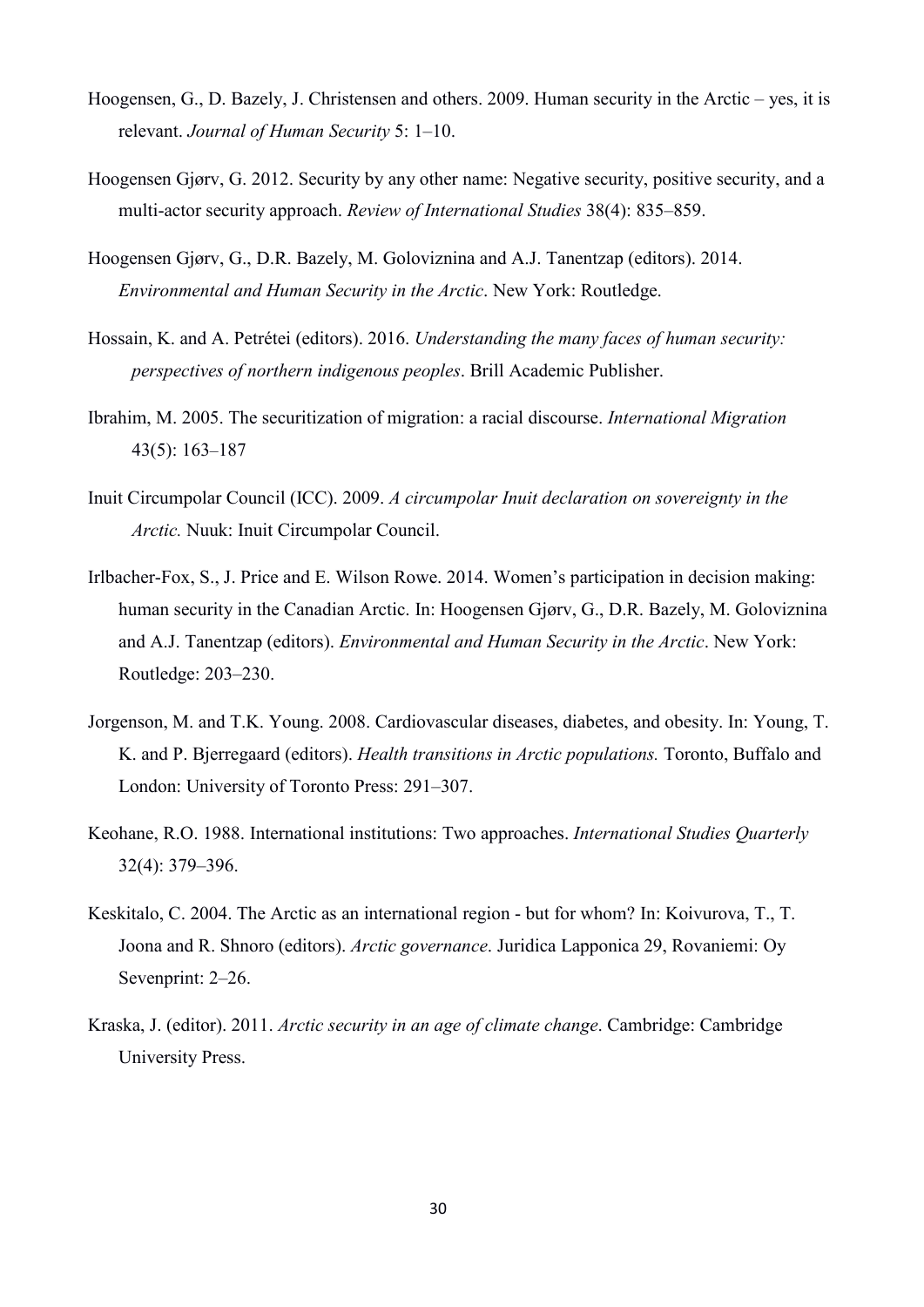- Krause, K. 2004. The key to a powerful agenda, if properly delimited. *Security Dialogue* 35(3): 367–368.
- Krause, K. and M.C. Williams. 1997. From strategy to security: foundations of critical security studies. In: Krause K. and M.C. Williams (editors). *Critical security studies: concepts and cases.* London: UCL Press.
- Koivurova, T., V. Masloboev, K. Hossain and others. 2015. Legal protection of Sami traditional livelihoods from the adverse impacts of mining: a comparison of the level of protection enjoyed by Sami in their four home states. *Arctic Review on Law and Politics* 6(1): 11–51.
- Koutaki, K. and D. Farget. 2012*. The participation of European minority peoples in public policy decision-making: a national and supranational legal perspective.* Montreal: Centre for International Sustainable Development Law.
- Le Billon, P. 2001. The political ecology of war: natural resources and armed conflicts. *Political Geography* 20(5): 561–584.
- Le Mière, C. and J. Mazo. 2013. *Arctic opening: insecurity and opportunity*. Oxon: Routledge.
- Letchera, R.J., J.O. Bustnesb, R. Dietzc and others. 2010. Exposure and effects assessment of persistent organohalogen contaminants in Arctic wildlife and fish. *Science of the Total Environment* 408: 2995–3043.
- Locke, J. 2014. *Two treatises of government*. North Charleston: CreateSpace.
- Lowry, M. 2002. Creating human insecurity: the national security focus in Canada's immigration system. *Refuge* 21(1): 28–39.
- Lukovich, J. V. and G.A. McBean. 2009. Addressing human security in the Arctic in the context of climate change through science and technology. *Mitigation and Adaptation Strategies for Global Change* 14: 697−710.
- Magga, O. H., S.D. Mathiesen, R.W. Corell and A. Osaka (editors). 2011. *Reindeer herding, traditional knowledge and adaptation to climate change and loss of grazing land*. A project led by Norway and Association of World Reindeer Herders (WRH) in Arctic Council, Sustainable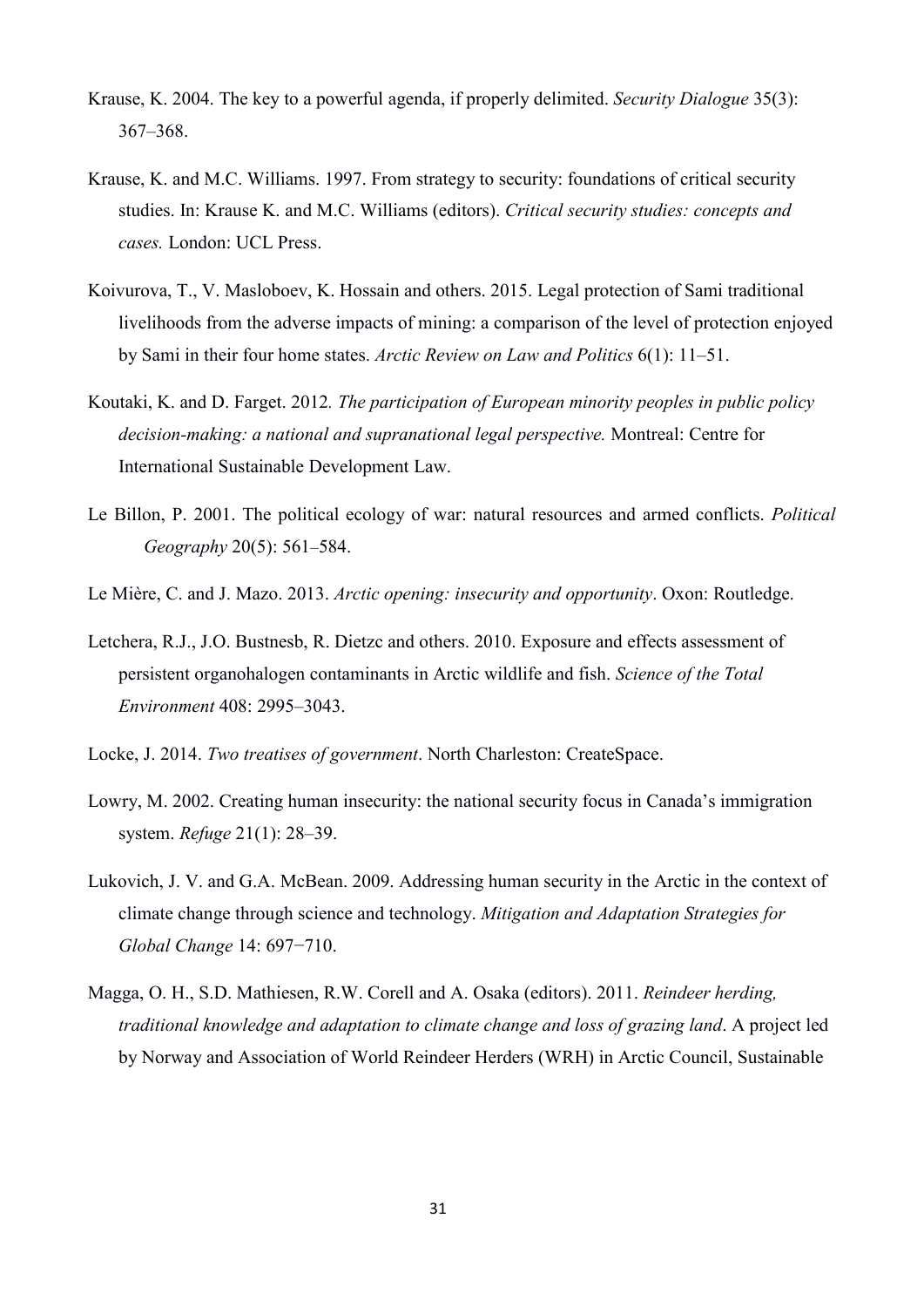Development Working Group (SDWG). URL: [http://reindeerherding.org/wp](http://reindeerherding.org/wp-content/uploads/2013/06/EALAT-Final-Report.pdf)[content/uploads/2013/06/EALAT-Final-Report.pdf](http://reindeerherding.org/wp-content/uploads/2013/06/EALAT-Final-Report.pdf) (accessed 13 December 2015).

- Martello, M.L. 2008. Arctic indigenous peoples as representations and representatives of climate change. *Social Studies of Science* 38(3): 351–376.
- McDonald, M. 2013. Social constructivism. In: Williams, P. D. (editor). *Security studies*: *an introduction*. New Work: Routledge.
- Mearsheimer, J. 1994/95. The false promise of international institutions. *International Security* 19(3): 5–49.
- Morozov, Y. 2009. *The Arctic: the next "hot spot" of international relations or a region of cooperation?* Carnegie Council for Ethics in International Affairs. URL: [http://www.carnegiecouncil.org/publications/articles\\_papers\\_reports/0039.html](http://www.carnegiecouncil.org/publications/articles_papers_reports/0039.html) (accessed 12 May 2015)
- Mutimer, D. 2013. Critical security studies. In: Collins, A. (editor). *Contemporary security studies.* Oxford: Oxford University Press: 87–107.
- Newman, E. 2001. Human security and constructivism. *International Studies Perspectives* 2(3): 239–251.
- Newman, E. 2010. Critical human security studies. *Review of International Studies* 36(1): 77–94.
- Nicol, H. and L. Heininen. 2013. Human security, the Arctic Council and climate change: competition or co-existence? *Polar Record* 50(1): 80–85.
- Owen, T. 2004. Challenges and opportunities for defining and measuring human security. *Disarmament Forum* Issue 3: 15–24.
- Paris, R. 2001. Human security: Paradigm shift or hot air? *International Security* 26(2): 87–102.
- Pennanen, J. 2002. Reindeer herding the defining cultural element in the circumpolar region. In: Pennanen, J. and K. Näkkäläjärvi (editors). Siidastallan. *From Lapp communities to modern Sámi life.* Inari: Publication of the Inari Sámi Museum: 60–61.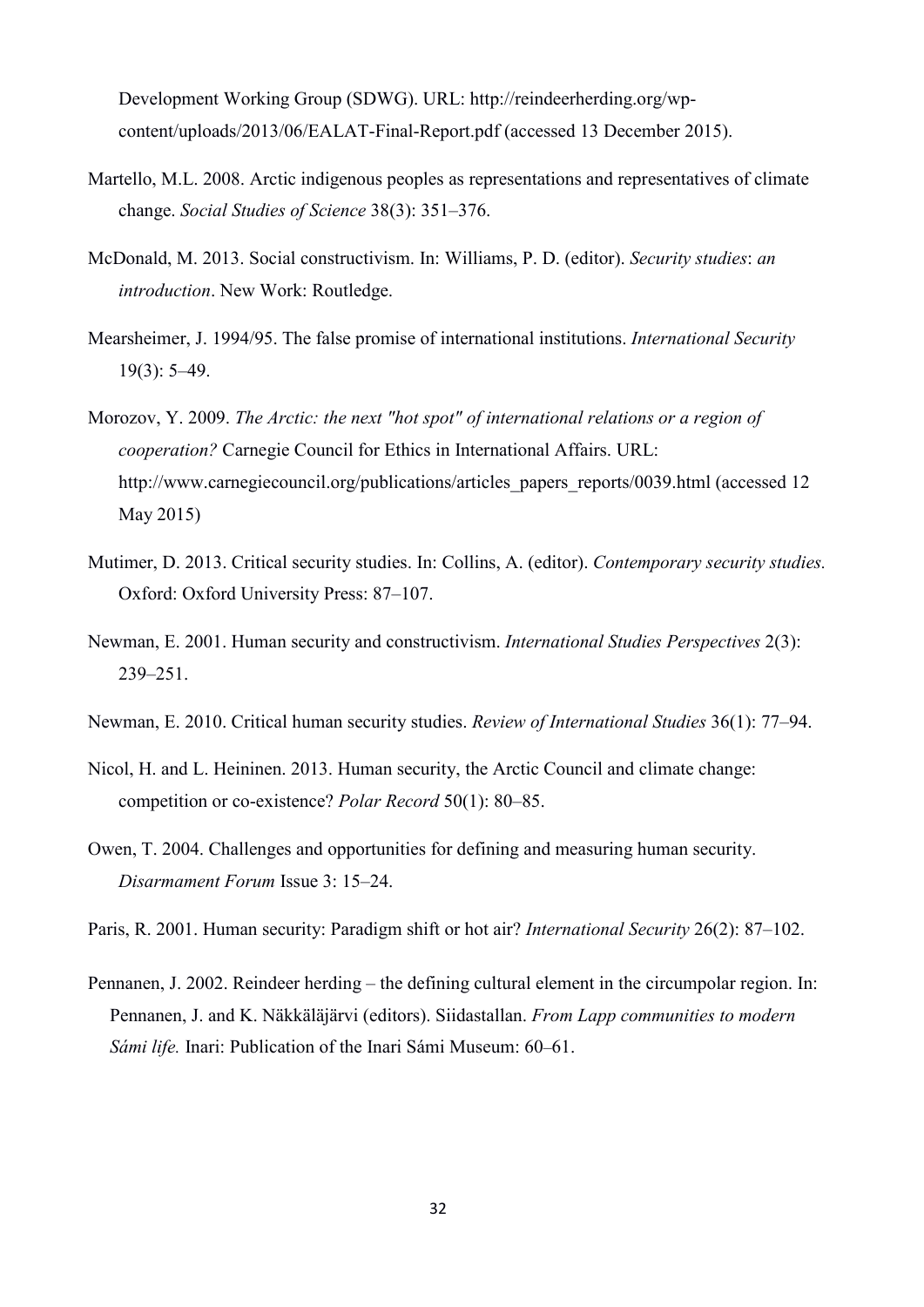- Pennanen, J. and K. Näkkäläjärvi (editors). 2002. Siidastallan. *From Lapp communities to modern Sámi life*. Inari: Publication of the Inari Sámi Museum.
- Peoples, C. and N. Vaughan-Williams. 2010. *Critical security studies: an introduction*. New York: Routledge.
- Peou, S. 2002. The UN, peacekeeping, and collective human security: From an agenda for peace to the Brahimi report. *International Peacekeeping* 9(2): 51–68.
- Price, R. 1998. Reversing the gun sights: transnational civil society targets landmines. *International Organization* 52(3): 613–644.
- Rafaelsen, R. 2013. The Barents cooperation: region building and new security challenges. *Strategic Analysis* 37(4): 486–488.
- Riddell-Dixon, E. 2005. Canada's human security agenda: walking the talk? *International Journal* 60(4): 1067–1092.
- Roe, P. 2008. The 'value' of positive security. *Review of International Studies* 34(4): 777–794.
- Rothschild, E. 1995. What is security? *Daedalus* 124(3): 53–98.
- Rynning, S. 2011. Realism and the common security and defence policy*. Journal of Common Market Studies* 49(1): 23–42.
- Sabin, J. 2014. Contested colonialism: responsible government and political development in Yukon. *Canadian Journal of Political Science* 47(2): 375–396.
- Saugestad, S. 2012. Regional and indigenous identities in the High North: enacting social boundaries. *Polar Record* 48(246): 229–235.
- Sen, A. 1999. *Development as freedom.* New York: Anchor Books.
- Sen, A. 2000. *Why human security?* Text of presentation at the 'International Symposium on Human Security' in Tokyo, 28 July, 2000. URL: [http://www.ucipfg.com/Repositorio/MCSH/MCSH-05/BLOQUE-ACADEMICO/Unidad-](http://www.ucipfg.com/Repositorio/MCSH/MCSH-05/BLOQUE-ACADEMICO/Unidad-01/complementarias/3.pdf)[01/complementarias/3.pdf](http://www.ucipfg.com/Repositorio/MCSH/MCSH-05/BLOQUE-ACADEMICO/Unidad-01/complementarias/3.pdf) (accessed 23 August 2012)
- Seurujärvi-Kari, I., S. Pedersen and V. Hirvonen. 1997: *The Sámi the indigenous people of northernmost Europe*. Brussels: European Bureau for Lesser Used Languages.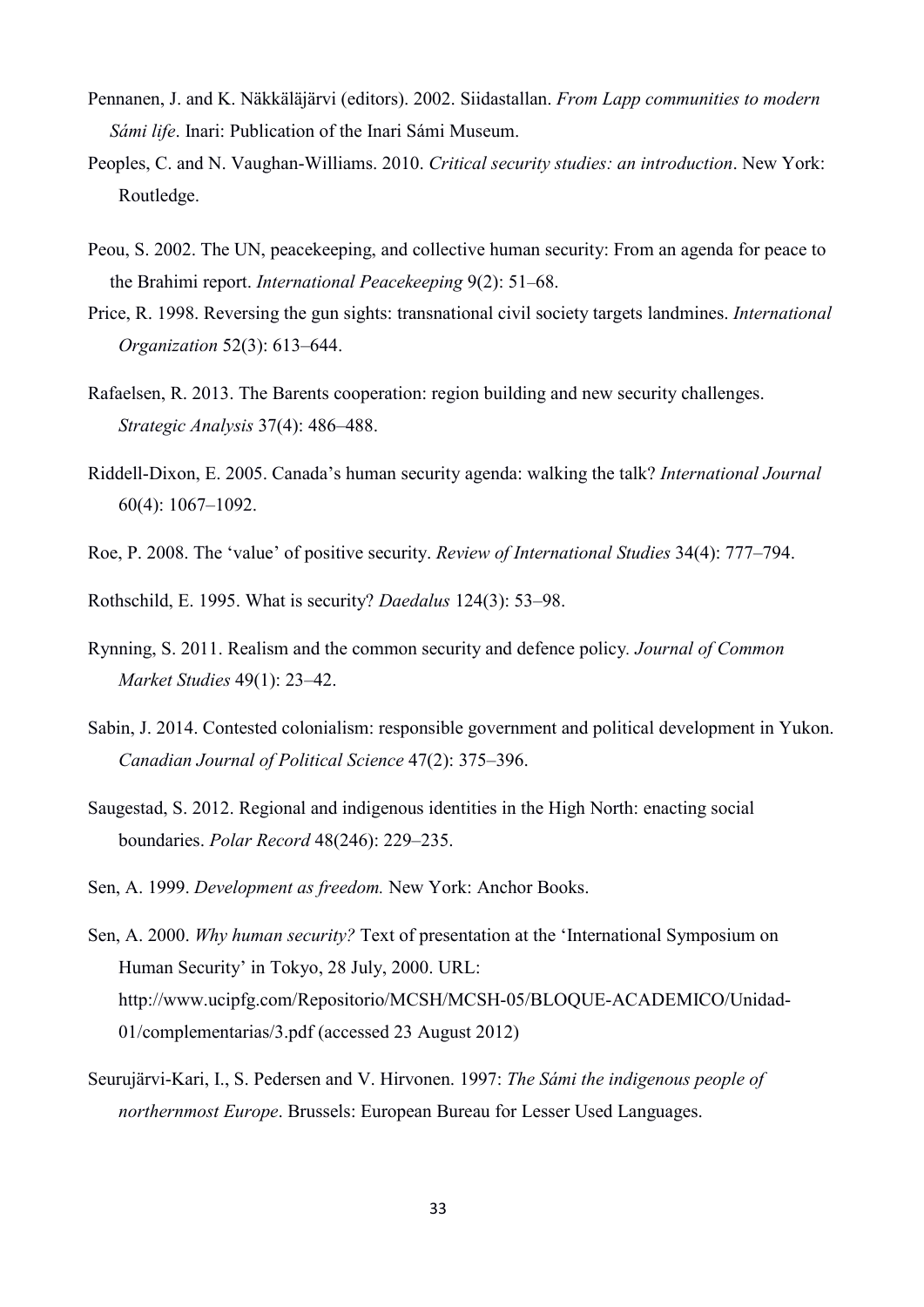- Shani, G. 2011. Securitizing 'bare life': critical perspectives on human security discourse. In: Chandler, D. and N. Hynek (editors). *Critical perspectives on human security: Rethinking emancipation and power in international relations*. New York: Routledge: 56–68.
- Smith, S. 2004. Singing our world into existence: international relations theory and September 11. *International Studies Quarterly* 48(3): 419–515.
- Smith, S. 2005. The contested concept of security. In: Booth K. (editor). *Critical security studies and world politics.* Boulder: Lynne Rienner: 27–62.

Stenbæk, M. 1985. Arctic policy – blueprint for an Inuit homeland. *Etudes/Inuit/Studies* 9(2): 59.

- Stiglitz, J.E., A. Sen and J.P. Fitoussi. 2009. *Report by the Commission on the Measurement of Economic Performance and Social Progress*. CMEPSP. URL: [http://www.insee.fr/fr/publications-et-services/dossiers\\_web/stiglitz/doc](http://www.insee.fr/fr/publications-et-services/dossiers_web/stiglitz/doc-commission/RAPPORT_anglais.pdf)[commission/RAPPORT\\_anglais.pdf](http://www.insee.fr/fr/publications-et-services/dossiers_web/stiglitz/doc-commission/RAPPORT_anglais.pdf) (accessed 12 November 2015)
- Stuvøy, K. 2014. Human security and women's security reality in northwest Russia. In: Hoogensen Gjørv, G., D.R. Bazely, M. Goloviznina and A.J. Tanentzap (editors). *Environmental and human security in the Arctic*. New York: Routledge.
- Tadjbakhsh, S. and A.M. Chenoy. 2007. *Human security: concepts and implications*. London, Routledge.
- Tamnes, R. and K. Offerdal (editors). 2014. *Geopolitics and security in the Arctic: regional dynamics in a global world.* New York: Routledge.
- Tana River Fishing Administration. No date. Catch statistics: Norwegian and Finnish catch of salmon. URL:<http://tanafisk.no/en/statistikk/fangststatistikk> (accessed 20 April 2015)
- Tennberg, M., J. Vola, A. Espiritu and others. 2014. Neoliberal governance, sustainable development and local communities in the Barents region. *Barents Studies* 1(1): 41–72.
- Thiel, M. 2007. Identity, society and regional integration in Europe. *Jean Monnet/Robert Schuman Paper Series* 7(6), Miami: University of Miami.
- Thomas, C. 1999. Introduction. In: Thomas, C. and P. Wilkin (editors). *Globalization, human security, and the African experience.* Boulder: Lynne Rienner: 1–22.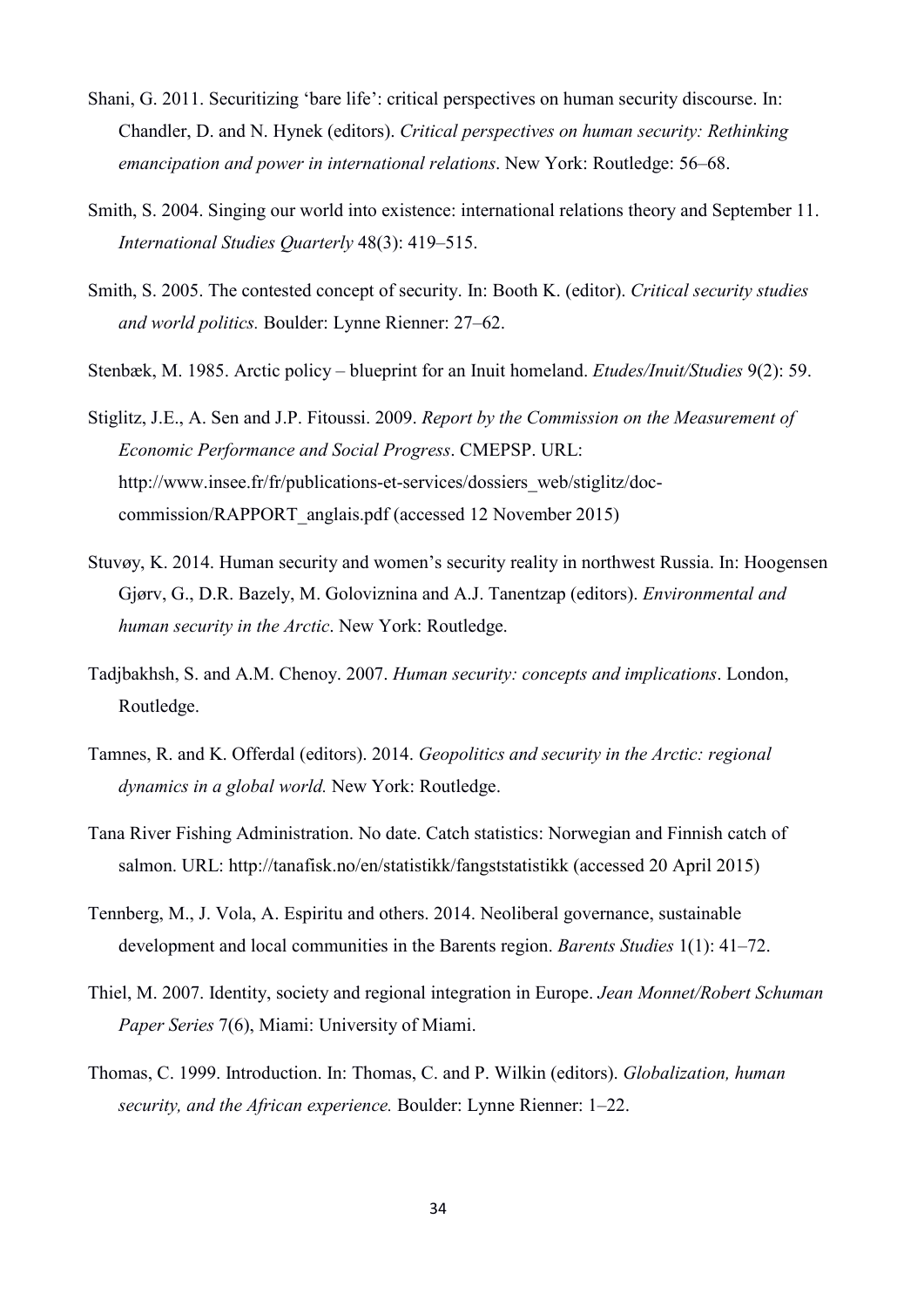- Thomas, C. and P. Wilkin (editors). 1999. *Globalization, human security, and the African experience.* Boulder: Lynne Rienner.
- Thomas, N. and W.T. Tow. 2002. The utility of human security: sovereignty and humanitarian intervention. *Security Dialogue* 33(2): 177–192.
- UN charter 1945. *Charter of the United Nations and statute of the International Court of Justice*. San Francisco: United Nations.
- United Nations Development Programme (UNDP). 1994. *Human development report: New dimensions of human security*. New York & Oxford: Oxford University Press.
- US Agency for International Development (USAID). 2004. *Minerals & conflict a toolkit for intervention.* Washington: USAID, Office of Conflict Management and Mitigation.
- Vienna Declaration 1991. *The Vienna Declaration and Programme of Action*. URL: http://www.ohchr.org/Documents/Events/OHCHR20/VDPA\_booklet\_English.pdf (accessed 12 June 2015)
- Wæver, O., B. Buzan, M. Kelstrup and P. Lemaitre. 1993. *Identity, migration and the new security agenda in Europe*. London: Pinter.
- Walt, S.M. 1991. The renaissance of security studies. *International Studies Quarterly* 35(2): 211– 239.
- Watson, S. 2011. The 'human' as referent object? Humanitarianism as securitization. *Security Dialogue* 42(1): 3–20.
- Wendt, A. 1999. *Social theory of international politics*. Cambridge: Cambridge University Press.
- Working Group of Indigenous Peoples in the Barents Euro-Arctic Region (WGIP) 2009. *Action plan for indigenous peoples in the Barents Euro-Arctic Region 2009-2012*. Tromsø, January 21st 2009.
- Williams, P.D. 2013*. Security studies: an introduction*. New Work: Routledge.
- Wilson Rowe, E. (editor). 2009. *Russia and the north*. Ottawa: University of Ottawa Press.
- World Economic Forum (WEF) 2015. *Global risk 2015*. Geneva: World Economic Forum.